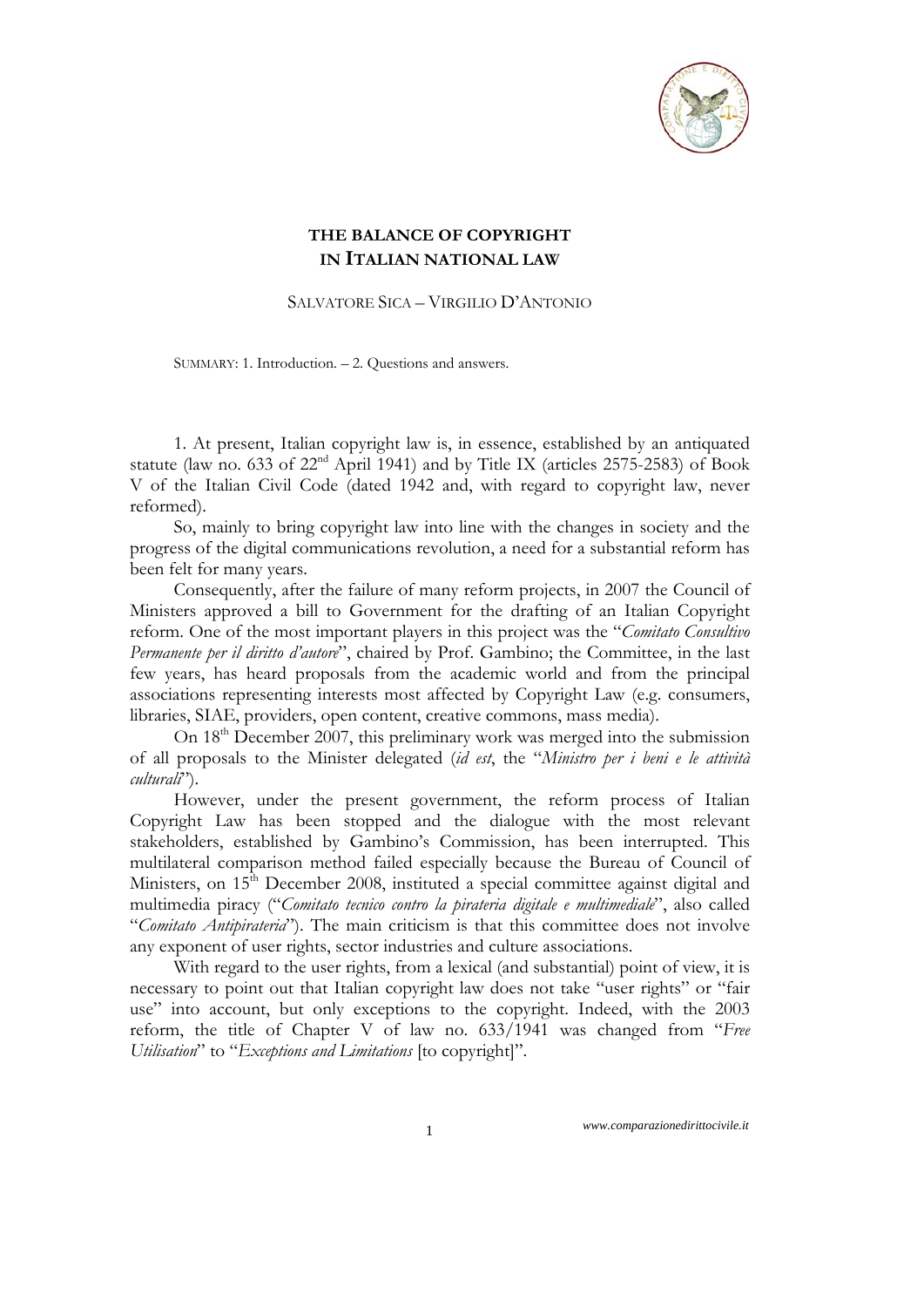

Finally, one should specify that a central role in the exercise and administration of authors' economic rights is granted to Società Italiana degli Autori ed Editori (Italian Society of Authors and Publishers) - S.I.A.E.

This organization was established in 1882 as a private corporation, but in the course of time and, mainly, in the thirties, it was qualified as a public body by the Court of Cassation (cf. Cass. no. 1192/1937). At present, as a consequence of further decisions by the Italian Supreme Court, S.I.A.E. is considered as an economic public agency grounded on an association agreement (cf. Cass., sez. un., no. 2431/1997 or Cass., sez. un., no. 8880/1998).

Article 180 of law no. 633 of 1941 grants to this organisation the exclusive right to act as an intermediary in any manner whether by direct or indirect intervention, mediation, agency or representation, or by assignment of the exercise of the rights of performance, recitation, broadcasting, satellite broadcasting and mechanical and cinematographic reproduction of protected works.

Moreover, SIAE carries on its activities in those foreign countries in which it possesses organized representation. This exclusivity of powers does not, however, prejudice the right of the author or his successors in title to exercise directly the rights recognized in their favour by this Law.

### **2. Questions and answers.**

# **1. To what extent does national law differentiate in terms of the effects of copyright law:**

National law differentiates in terms of the effects of copyright law to a great extent.

**Main differentiation criterion**: The main difference is between moral rights and economic rights. Moral rights are ensured by law to protect the author's personality and are preserved even after the assignment of the economic rights. The most important moral rights are paternity of the work (i.e. the right to claim one's own status as author); integrity of the work (i.e. the possibility to oppose any change that might damage the author's reputation) and publishing right (the possibility to decide whether to publish the work or not).

On the other hand, the economic rights allow the author to grant or deny authorization for the use of his work and economically benefit from it. The most important economic rights are reproduction right (i.e. the right to reproduce an unlimited number of copies in any way); performance, recitation, or public reading right (i.e. the right to present the work to the public in all the above-mentioned forms); communication to the public right (i.e. the right to diffuse the work through radio, television, satellite, cable, Internet, etc.); distribution right (i.e. the right to sell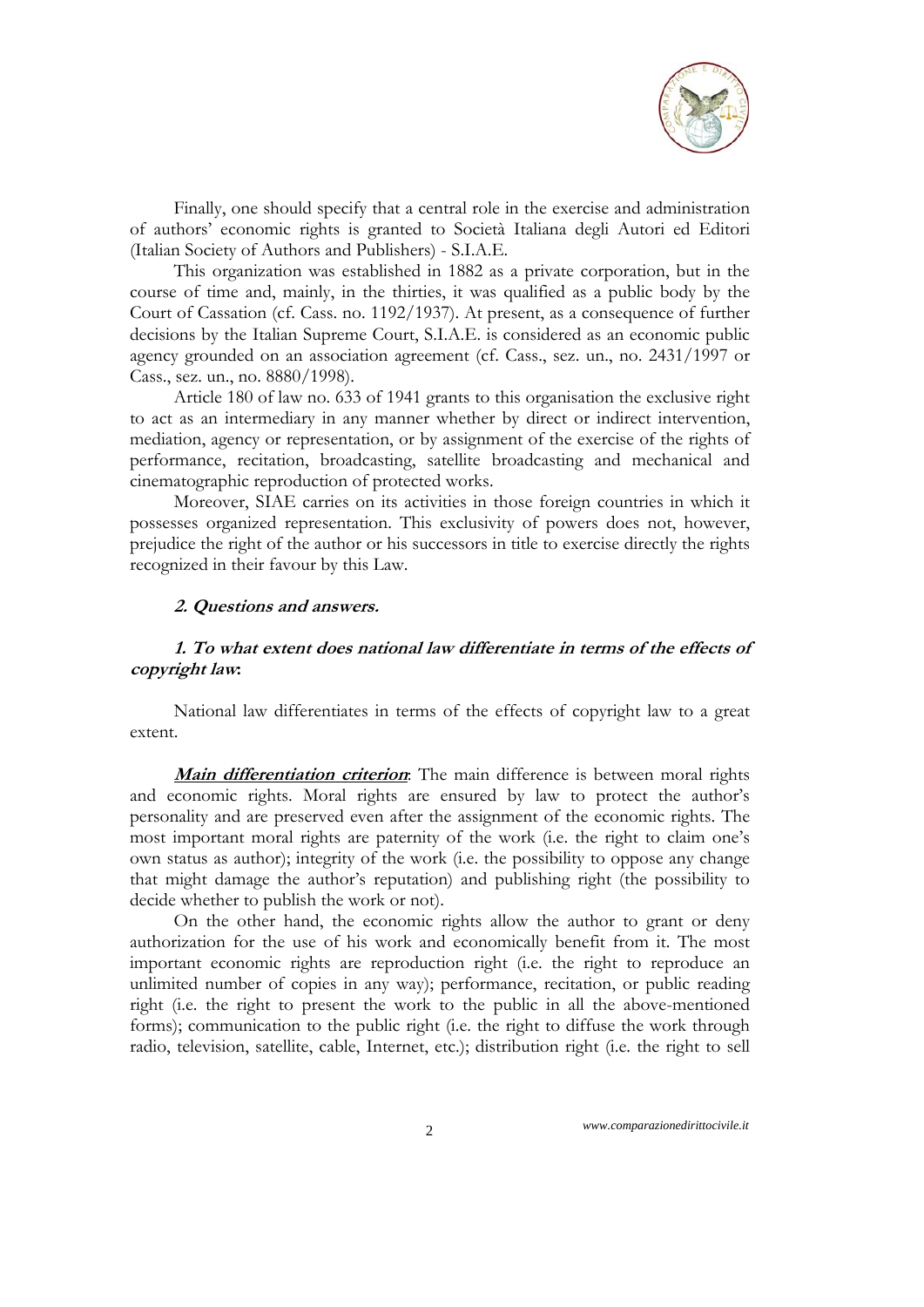

the work); adaptation right (i.e. the right to change the original work, modify it, adapt it, etc.).

Anyway, Italian copyright law, as established in law no. 633/1941, differentiates in terms of the effects of copyright law according to various categories of works and, in particular cases, to factual aspects (e.g. different markets and competitive conditions).

**a) According to the various work categories:** Regarding the first criterion of differentiation, Chapter IV of Part I of the Italian statute distinguishes the effects of copyright law according to the following work categories of works:

- dramatic-musical works, musical compositions with words, choreographic works and pantomimes (art. 33-37),
- collective works, magazines and newspapers (art. 38-43),
- cinematographic or audiovisual works (art. 44-50),
- works broadcast (art. 51-60),
- works recorded on mechanical devices (art. 61-64),
- software (art. 64/*bis*-64/*quater*),
- databases (art. 64/*quinquies*-64/*sexies*).

The basis of differentiation is the specific features of these work categories, regarding exploitation rights. However, generally, these statute rules are applied only when there is not a different agreement between the interested parties (except for software and databases).

A specific provision, connected only to works of figurative arts and manuscripts, concerns the right of the author in respect of the increase in value of his work ("*diritto di seguito*"), provided by art. 144-155 law no. 633/1941.

This right attributes to the author of these particular categories of work a credit operative *erga omnes* (with the important exceptions of private agreements reached by non professional operators or museums) and consisting of a percentage of the selling price paid in every sale of his work subsequent to the first one.

As noted, this specific regulation applies only to particular categories of works:

- works of figurative art, in the form of paintings, collages, drawings, engravings, prints, lithographs, sculptures, tapestries, ceramics, glass works and photographs, as well as original manuscripts, which are original creations made by the author or replicas considered as original works of art (art. 145, par. 1);
- replicas of works of art made in limited number by the author or under his authority are considered as originals, when numerated, signed or otherwise duly authorized by the author (art. 145, par. 2).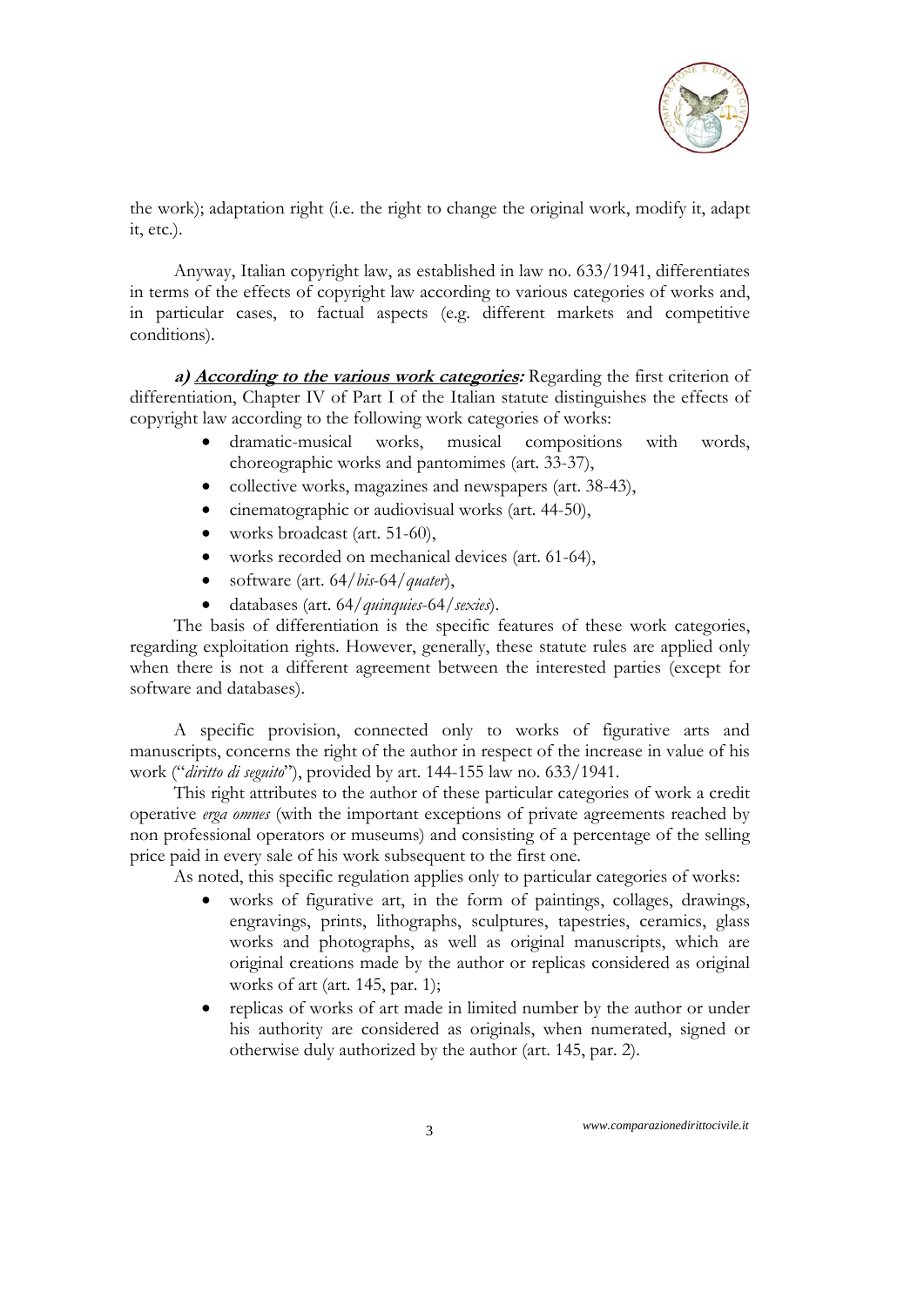

Rights of the author in respect of the increase in value of works of figurative art and manuscripts shall subsist for the lifetime of the author and until the end of the seventieth calendar year after his death (art. 148). These rights are recognized also to the authors not belonged to European Union, when their country laws provide the same treatment in favour of Italian citizens (reciprocity clause: art. 146, par. 1).

# **b) According to factual aspects***:*

- **Different markets:** Regarding the second criterion and, specifically, differentiation based on different markets, we can refer, in the field of literary works, radio works or works made public by other means, to the articles of current interest of an economic, political or religious character, published in magazines or newspapers, that may be freely used or reproduced (with certain conditions: see art. 65 law no. 633/1941).
- **Competitive conditions:** With regard to this criterion, the competition between authors is regulated by art. 4 law no. 633/1941. This article provides that, without prejudice to the rights subsisting in the original work, works of a creative character derived from any such work, such as translations into another language, transformations into any other literary or artistic form, modifications and additions constituting a substantial remodelling of the original work, adaptations, arrangements, abridgments and variations which do not constitute an original work, shall also be protected. It also should be noted that if a work has been created by the indistinguishable and inseparable contributions of two or more persons, the copyright shall belong to all the joint authors in common and in the absence of proof of written agreement to the contrary, the indivisible shares shall be presumed to be of equal value (art. 10, paragraphs 1 and 2, law no. 633/1941). Regarding the competition between authors of a collective work, the person who organizes and directs its creation shall be deemed the author (art. 7 law no. 633/1941). In the absence of agreement to the contrary, art. 38 provides that, in this case, the exploitation rights shall belong to the publisher of the work, without prejudice to any right deriving from the application of art. 7. The individual contributors to collective works shall have the right to utilize their own contributions separately, provided they observe existing agreements or, in the absence of agreements, the rules set by art. 39-43 law no. 633/1941.
- **Other factual aspects:** Only with regard to computer programs, databases and industrial designs, it is important if the work is created by an employee in the course of his duties. In fact, in this case, unless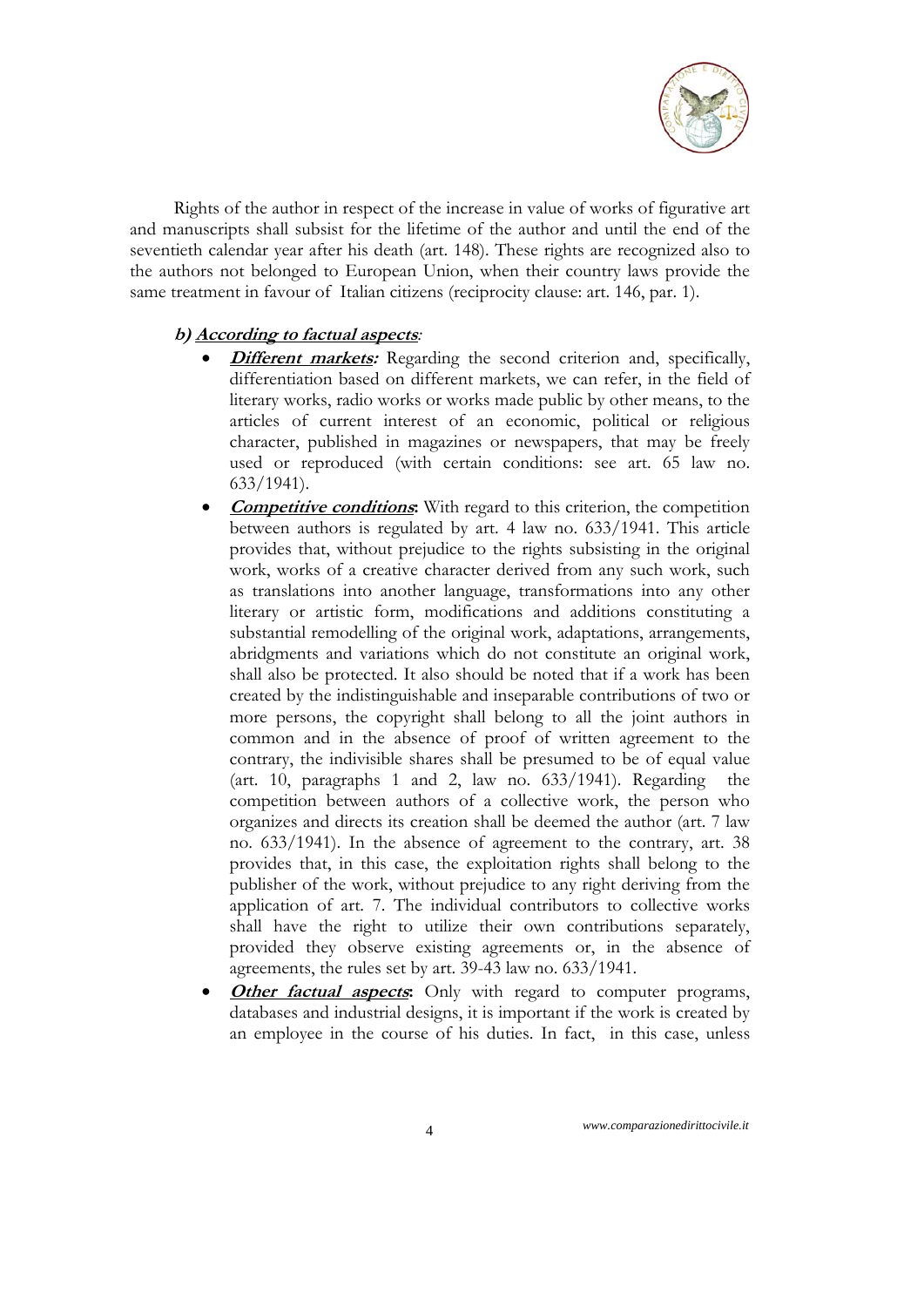

otherwise agreed, the employer shall be the owner of the exclusive right of economic use of the computer program or database created by his employee in the course of his duties or on instructions given by the said employer (art. 12/*bis* law no. 633/1941). Similarly, unless otherwise agreed, where an industrial design has been created by the employee in the course of his duties, the employer shall be the owner of the exclusive rights of economic exploitation of the work (art. 12/*ter* law no. 633/1941).

# **c) According to other criteria***:*

*--------------------------* 

**2. Which of the following instruments are used by national copyright law in order to achieve a "balance" of interests and to what extent are they used:** 

With regard to achieving a "balance" of interests, Italian national law uses different legal instruments.

**Specific preconditions:** First of all, the Italian Civil Code (like article 1 of law no. 633/1941), as interpreted by the most relevant jurisprudence and doctrine, provides four specific preconditions to protecting works:

- a) a particular degree of creativity;
- b)novelty;
- c) work's objectification or externalization;
- d)work's affiliation to art or culture (specified by art. 2 law no. 633/1941 in ten works categories protected: **1.** literary works, **2.** musical works, **3.** choreographic or pantomimic works, **4.** sculpture, picture and design, **5.** architectural works, **6.** cinematographic works, **7.** photographic work, **8.** software, **9.** data base and **10.** industrial design).

The function of these preconditions is to guarantee a balance between the protection of individual creativity and the extension of copyright law, as well as to set this law apart from other laws regarding intellectual property (like patent or trademarks laws).

**Period of protection:** Regarding the period of protection, Italian statute law distinguishes non-economic (or moral) and economic rights.

Regarding the period of protection, moral rights are not subject to legal terms of protection. The right of economic exploitation of the work lasts throughout the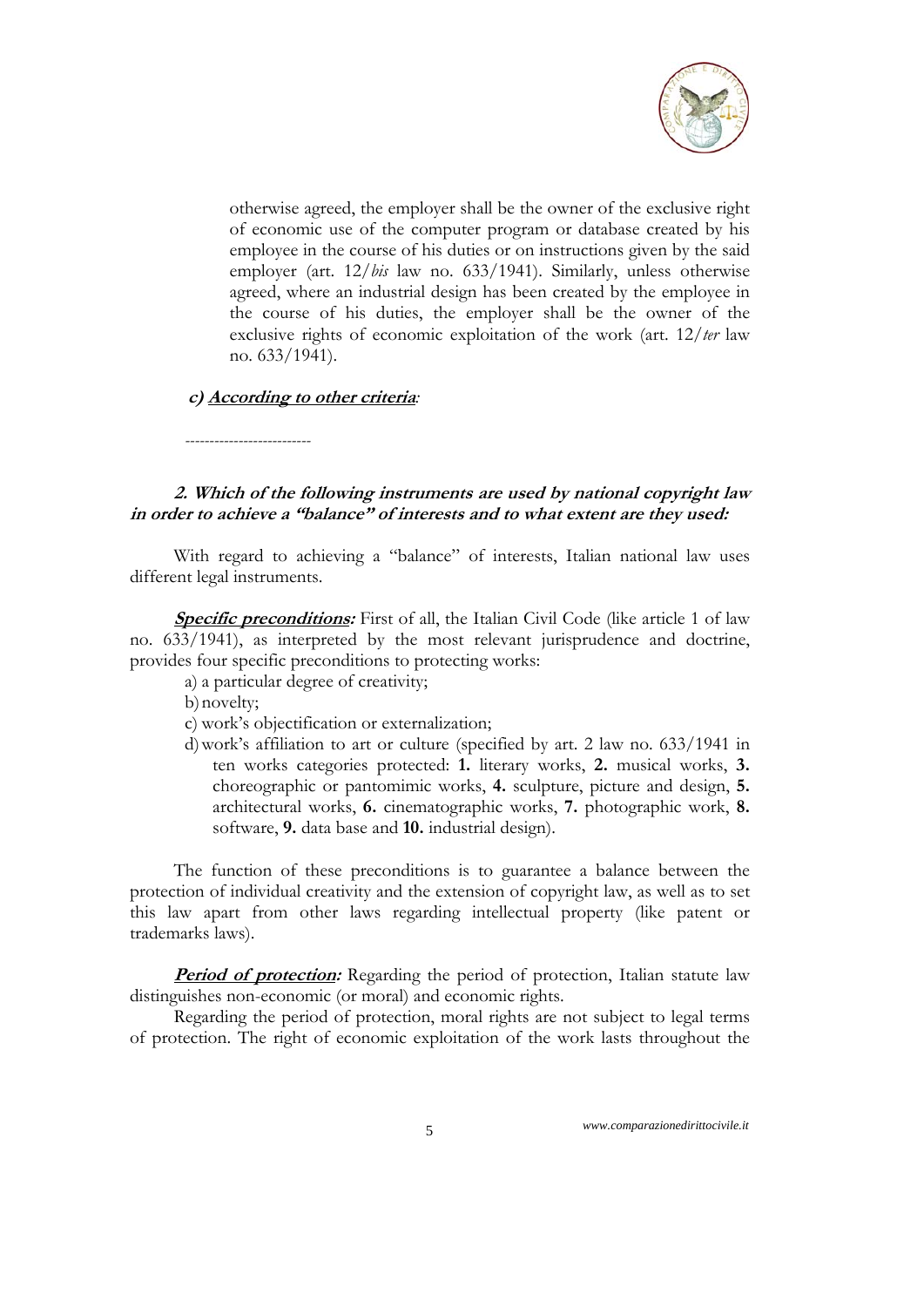

author's life and until 70 years after his death. At the end of this period, the work becomes part of the public domain. In case of collaborations, the work becomes part of the public domain when 70 years have elapsed since the death of the last coauthor.

Consequently, the function of this restriction in the period of paternity is to reconcile the interests of the author (and heirs) with that of society and cultural progress. Clearly, a suitable length of time of patrimonial rights acts as an incentive for intellectual works, guaranteeing the author a true prospect of earning money over time.

On the other hand, the fact that the moral rights are not included represents a natural choice by Italian Law (also found in most other systems) to guarantee indefinitely to each author the recognition of certain rights over his intellectual creation (*in primis*, the patrimony of the same).

The duration of the exploitation rights belonging to the State, the provinces, the communes, the academies or public cultural organizations, or to private legal entities of a non-profit making character, shall be **twenty years** as from first publication, whatever the form in which publication was effected. In the case of communications and memoranda published by academies and other public cultural organizations, the term shall be reduced to **two years**, after which the author shall wholly recover his right to the unrestricted disposal of his writings (art. 29 law no. 633/1941).

With regard to the period of protection, another important difference concerns the neighbouring rights, which have a shorter duration than copyright. Specifically, the period of protection, after the date of first publication or public communication, is:

- **50 years** for: phonographic producers (art. 75), producers of cinematographic or audio-visual works (art. 78/*ter*), radio and television broadcasting companies (art. 79) and performers (art. 85);
- **25 years** for: works published or communicated to the public for the first time after the author's economic rights have expired (art. 85/*ter*);
- **20 years** for: critical or scientific editions of works of public domain (art. 85/*quater*), photographs (art. 92) and engineering projects (art. 99)
- **5 years** for: designs for stage sets (art. 86).

**Specific user rights, free of charge, granted by the law in favor of third parties:** As concerning user rights and, particularly, user rights granted free of charge, these are stipulated in Chapter V of the Italian copyright law (e.g. article 65, 66, 67,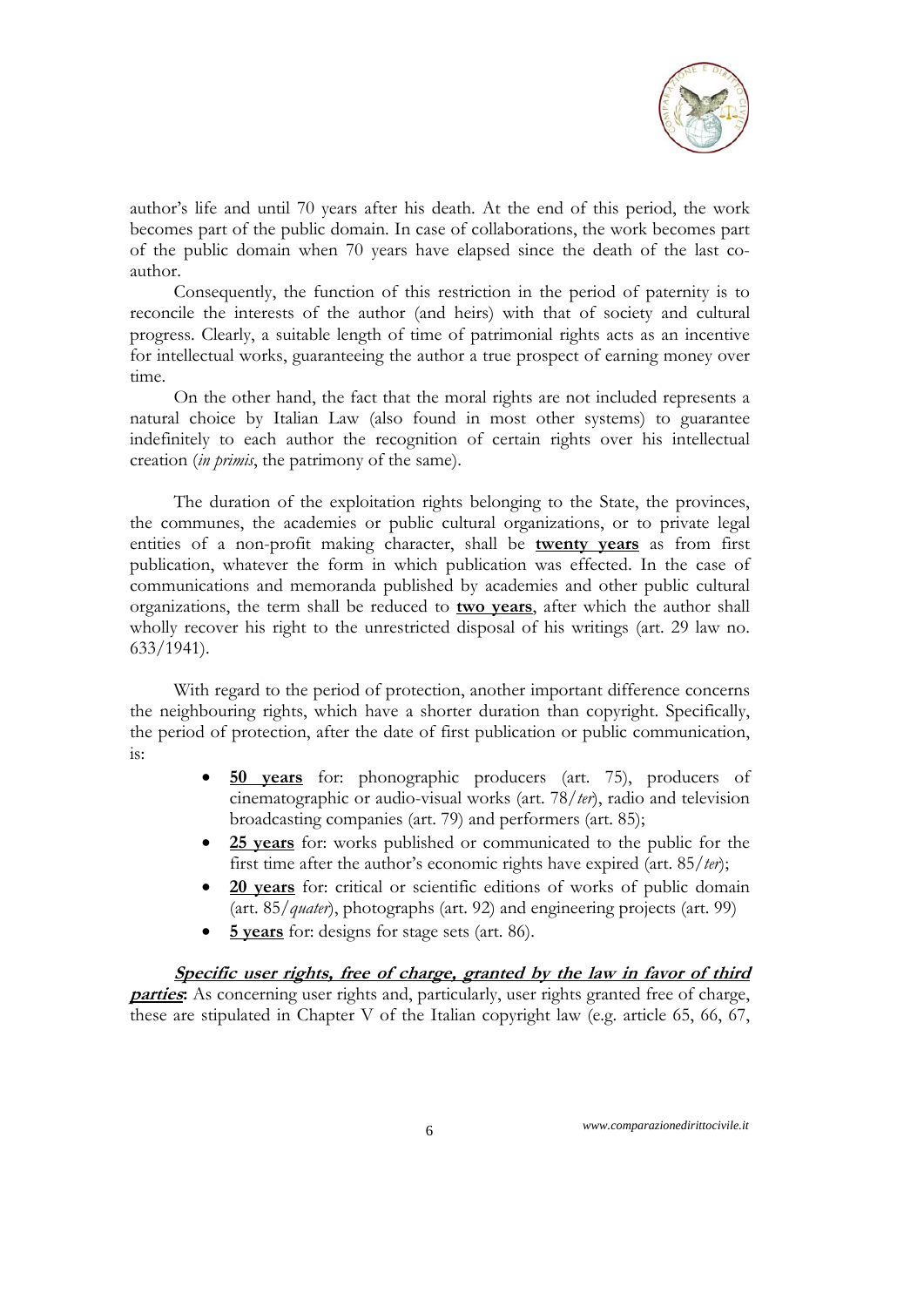

68, paragraph 1 and 2, 68/*bis*, 69, 79 etc.) and are understood not as user rights, but as exceptions and limitations to the authors' rights.

Particularly interesting, for example, is the hypothesis (art. 65, par. 1, law no. 633/1941) concerning the possibility of freely reproducing (in other magazines, newspapers, or broadcast) articles of current interest of an economic, political or religious character, published in magazines or newspapers unless such reproduction is expressly reserved, provided an indication is given of the magazine or newspaper from which they are taken, the date and the number of the said magazine or newspaper.

Furthermore, with regard to free user rights, an extremely important prevision is that introduced with paragraph 1/*bis* of article 70, which allows the unrestricted publication of low-quality and degraded images and music on the internet without charge, as long as these are for educational or scientific purposes without commercial gain. This law has caused a wide debate in Italian law circles, as to the correct definition of "low-quality and degraded".

**Specific user rights granted by the law in favor of third parties subject to the payment of a remuneration to the right holders:** Chapter V of law no. 633/1941 also regulates user rights that are subject to payment. With regard to these rights, it should be pointed out that Italian copyright law, in art. 68, par. 3, while prohibiting the reproduction of sheet music or musical parts, allows an intellectual work to be reproduced for personal use, up to a limit of 15% of each volume or publication, by means of a photocopier, xerox or similar system. In this case, those responsible for the place of reproduction, either using a photocopying, xerox or similar system themselves or allowing others to do so, also free of charge, must pay a fee to the authors and publishers of the works reproduced.

A further important regulation in the field of user rights granted for payment, is that concerning the right of private copying: article 71/*sexies* establishes that any private reproduction of phonograms or videograms on any memory device for personal use is permitted as long as not for commercial gain either directly or indirectly and in respect of DRM. The payment for this right is, in the case of machines exclusively made for the analogue or digital recording of phonograms or videograms, a proportion of the price paid by the final purchaser to the retailer; in the case of audio and video recording devices, analogue or digital, and fixed or transferable memory recording devices, the payment is proportionate to the amount of memory offered by the device. For distance video recording the payment is made by the individual offering the service and is proportionate to the monies earned for the said service (article 71/*septies*).

The structure of user rights in Italian Law seems mainly well-balanced, with a series of important exceptions to the exclusive rights of the author, which however do not undermine the overall body of law in any significant way. It should be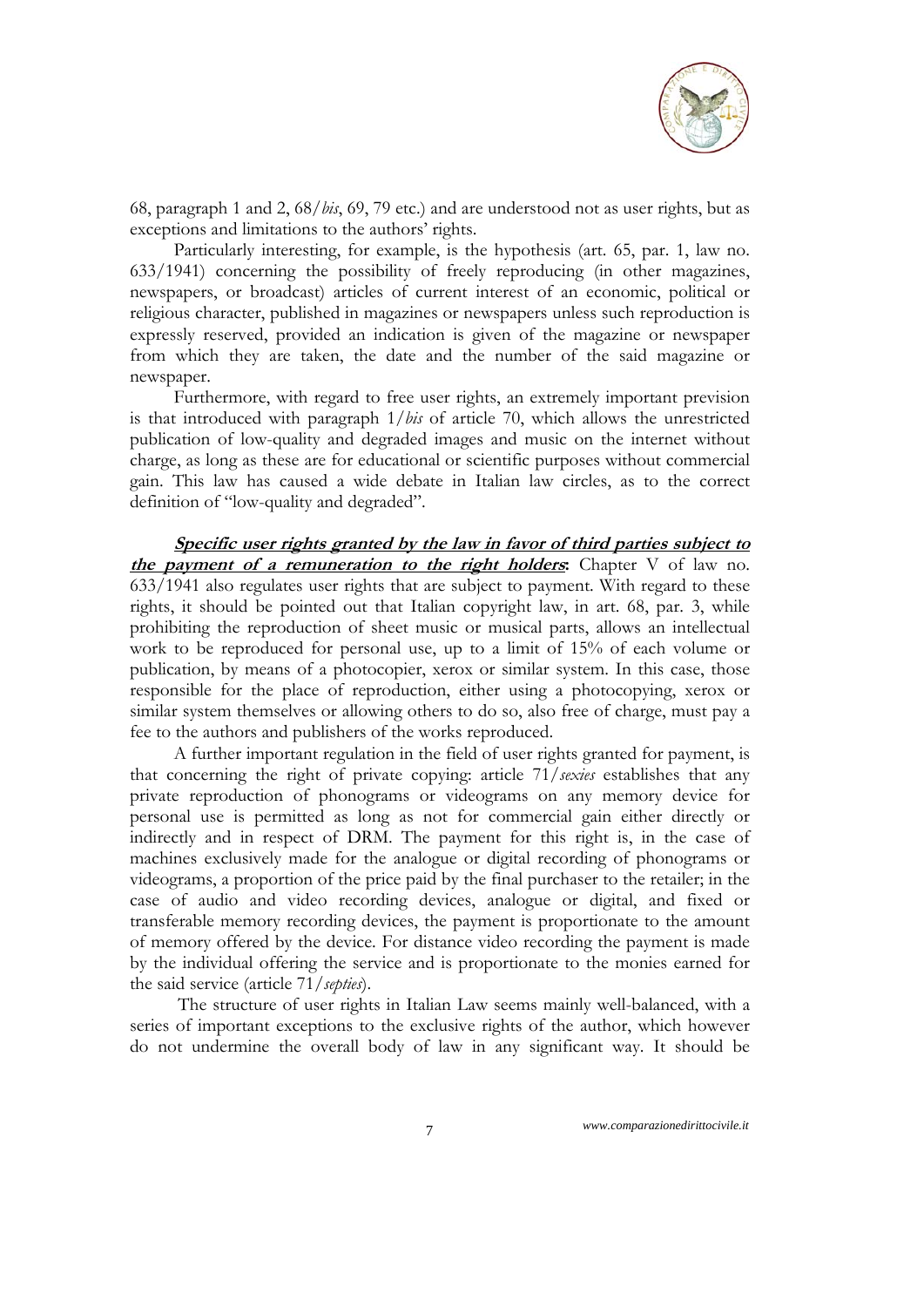

considered that Italian judges, used to making judgements in terms exceptions to holders' rights rather than users' rights, class these provisions as exceptional and tend to interpret them in a very restrictive manner.

# **Obligations to conclude a contract established by law to grant a third party specific user rights in return for payment of a fee (mandatory licenses):**

Italian law does not provide any obligation to conclude a legally established contract. This is based on the idea of a wide contractual autonomy granted to the parties in the relationship, who (apart from a number of mandatory rules) are free to define how best to balance their relative interests.

On the basis of this fundamental idea, many provisions are of a supplementary nature, in the sense that they are applied only if the contract does not already contain a relevant point. The parties, thus, are free to choose if to regulate or not their relationship in a contract, when, lacking agreements, the law may become applied.

**Rules on misuse:** There is no specific rules on "misuse" in Italian copyright law.

# **3. Does national law regulate the user right pursuant to Question 2 c) to**

**e)** 

- **abstractly (for instance using general clauses),**
- **concretely (for instance in the form of an enumeration),**
- **by means of a combination of the two?**

Regarding user rights regulation, the Italian copyright law provides a concrete system of rules, specifically contained in the art. 65-71/*decies* of law no. 633/1941. Some other (specific) provisions with regard to user rights are provided by the General Regulations of SIAE, an administrative decree, recently modified on 6<sup>th</sup> November 2009 (e.g. adjusting the amount of fee determination etc).

It should be mentioned that the single cases of exceptions and restrictions to authors' rights, while being listed, are often based on general clauses that, in practice, sometimes become broadened and at other times restricted, depending on the matter in hand: e.g. art. 71/*quinquies* on DRM or art. 71/*sexies* on private copy for personal use.

Moreover, with regard to user rights regulation, in Italian copyright law, there is only one real general clause: this is art. 71/*nonies*, which provides that all the exceptions/limitations to author's rights must be interpreted in a way as to not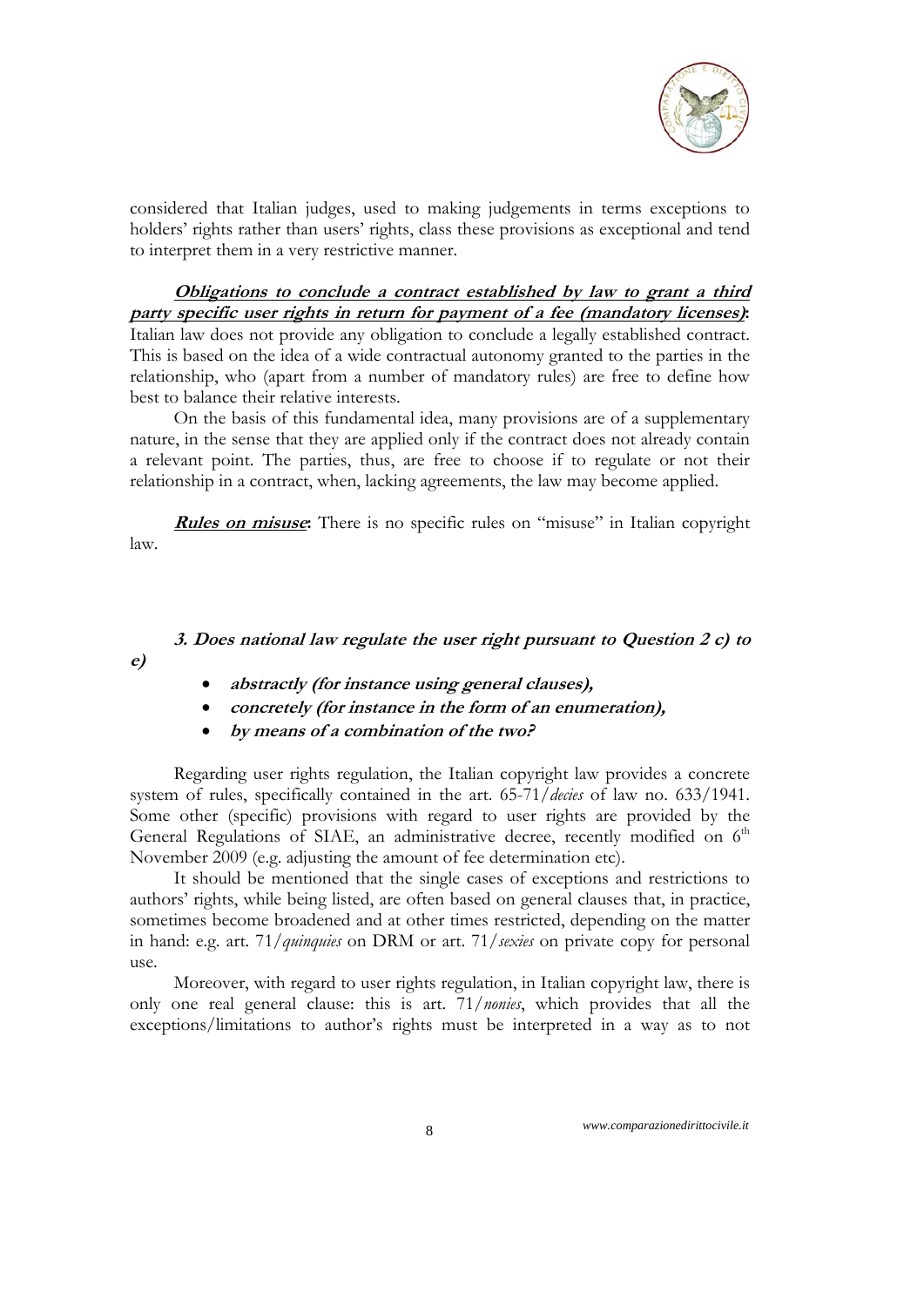

impinge upon the normal use of the work or other material, nor cause an unjustifiable prejudice to the interests of the rights holders.

**4. What is the role played by the "Three-step test" in national law in connection with the user rights pursuant to Question 3?** 

# **In particular:**

**Has the "Three-step-test" been explicitly implemented in national copyright law (legislation)?** 

The "Three-step-test" has been implemented in national law with some articles of law no. 633/1941. For instance: paragraph 4 of art. 71/*sexies*, article 71/*nonies*, article 64/*quater* and *sexies*.

However, regarding the application of the "Three-step-test" in national law, the most important provision is article 71/*nonies*, because this is a general rule not dedicated to a specific work category and not strictly related to the private copying regulation.

### **Has it played a specific role in the determination of the legal standards (limitations and exceptions)? Is it directly applied by judicial practice?**

So, in statute procedure, it can definitely represent a general interpretative standard for limitations and exceptions of copyright, but, in law, it is principally connected to and put in practice with regard to new technologies.

Thus, the judicial practical application of the "Three-step-test" is not particularly widespread outside the scope of private copying disputes.

# **Is the "Declaration on a Balanced Interpretation of the "Three-step-test" in Copyright Law" well known and if so what role does it play (legislation, judicial practice, academic discussion etc.)?**

Similarly, the "*Declaration on a Balanced Interpretation of the Three-step-test in Copyright Law*" is used more often in academic discussion than in judicial practice.

**5. If categories of works are distinguished according to Question 1, to what extent do the legal instruments in Question 2 a) to f) differentiate according to those categories?**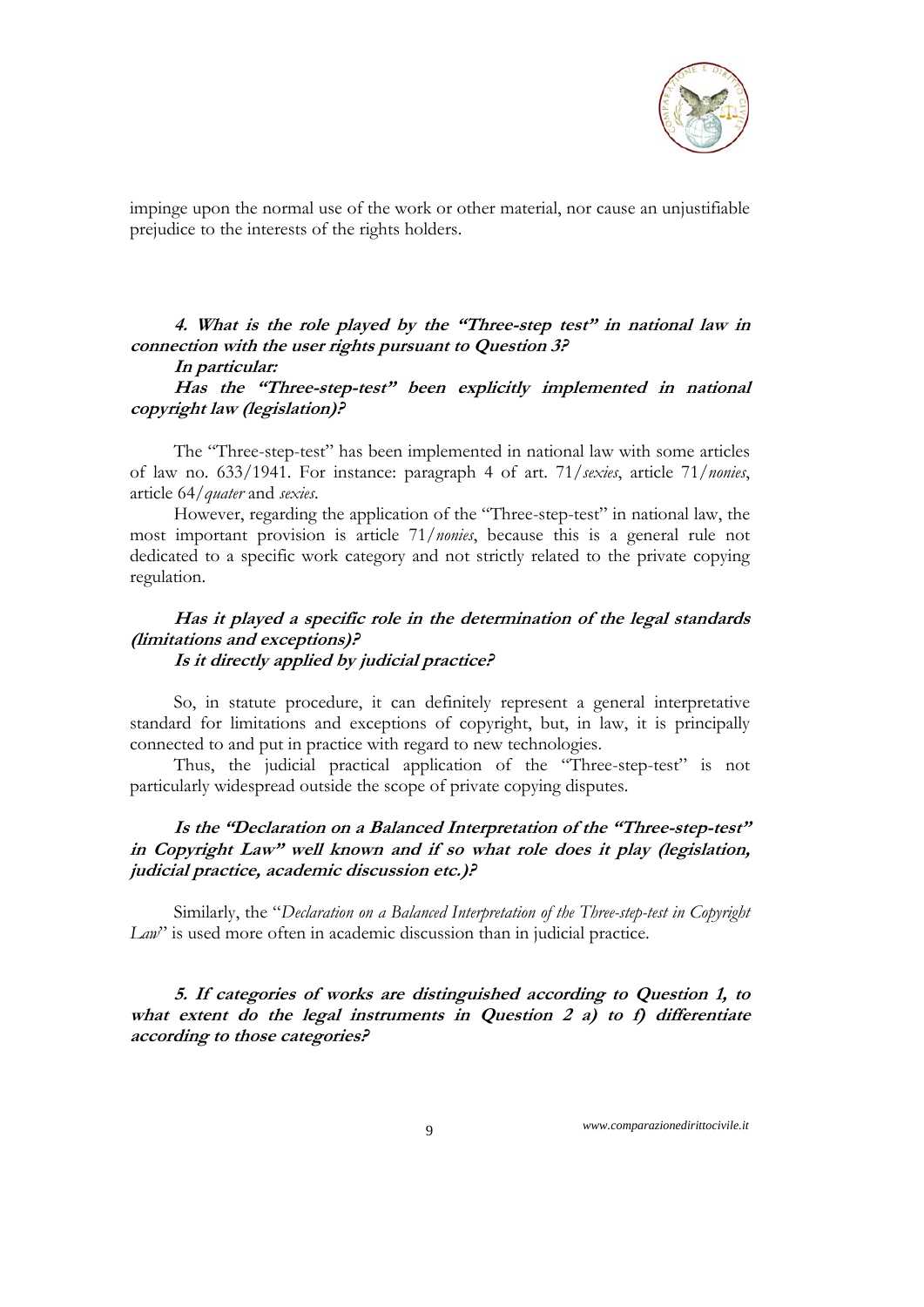

# **specific preconditions or thresholds allowing a work's protection only when it surpasses a particular degree of creativity**

Italian copyright law does not make distinctions connected to creative preconditions of copyright.

Specifically, referring to originality and novelty criterions, Italian courts always apply the same method of analysis with regard to all categories of works protected and, generally, a work only needs to show a small level of creativity in order to be protected by copyright (see, *ex multis*, Cass. no. 425/2005, Cass. no. 5089/2004, Cass. no. 13937/1999 and Cass. no. 908/1995).

For more details, see text in answer to Question 6/a).

- **specific user rights, free of charge, granted by the law in favour of third parties,**
- **specific user rights granted by the law in favour of third parties subject to the payment of a remuneration to the rights holder(s)**

Regarding users' rights, whether free or by payment, Italian Copyright Law does not make distinctions.

On the one hand, limitations and exceptions to copyright (art. 65-71/*decies* law no. 633/1941) do not differ according to different categories of works and, on the other, the statute clarifies specifically the content of the patrimonial rights in the general clauses of articles 12 et seq. of law no.633/1941.

Moreover, the laws on "computer programs" (articles 64/*bis*-64/*quater*) and "databases" (articles 64/*quinquies*-64/*sexies*) specify which are the rights of economic utilisation belonging to the authors of these types of intellectual works.

The purpose of these is to establish a balance between the authors' rights and those of the users. In particular, with regard to computer programs, the author can never prevent a legitimate user of the work to make a back-up copy of the program, when that copy is a valid necessity.

Moreover, the author's permission is not necessary to reproduce, transform, adapt or translate the program, when these operations are indispensable to achieving compatibility with other programs, also autonomously created programs. Similarly, for databases, the right holder's permission is not necessary for the activities of permanent or temporary reproduction, total or partial, with whatever means and in whatever form, nor the translation, adaptation, of different arrangement or any other modification, carried out by a legitimate user of the database or a copy, if these activities are necessary to gain access to the content of the said database or for its regular use.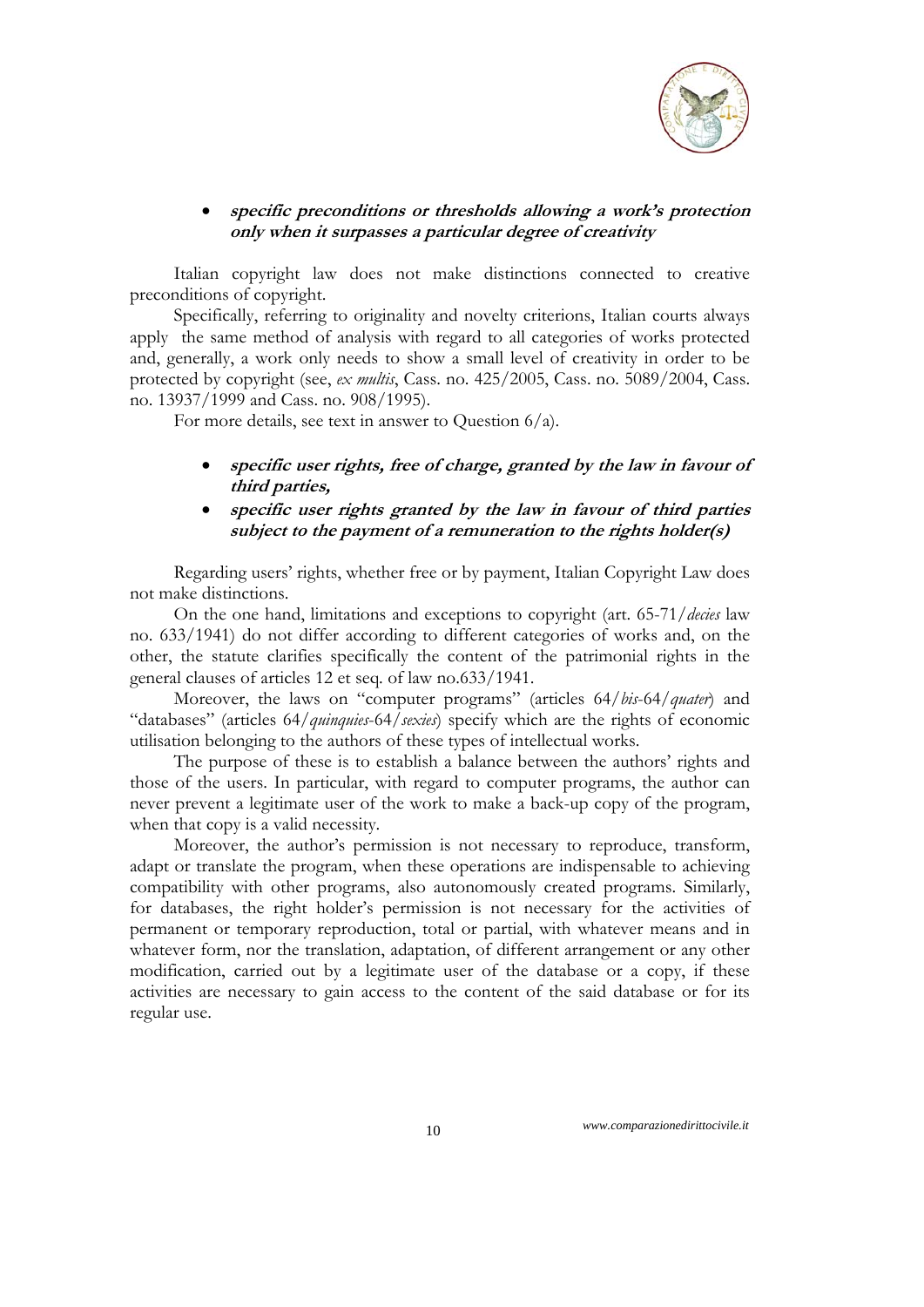

These conditions relating to software and databases that establish a balance between the copyright holder and the user are mandatory and any other agreement to the contrary is invalid.

In any case, both article 64/*quater* on computer programs and article 64/*sexies* on databases explicitly provide that the rights granted to the user cannot be contrary to the rules fixed by the Berne Convention and, in particular, to the principles of the Three-step-test.

#### **period of protection**

See the answer no. 1, par. "*period of protection*".

**rules on misuse** 

------------------------------

# **6. Please cite and/or describe as completely as possible: a) the legal instruments and/or the relevant judicial practice concerning Question 2a)**

Regarding the preconditions for the copyright protection of an intellectual work, the relevant law is article 2575 of the Italian Civil Code (the content being the same as article 1 of law no. 633/1941), according to which those works that may be subject to copyright protection are intellectual works having a creative character and appertaining to literature, music, the graphic arts, architecture, the theatre and cinematography, whatever their mode or form of expression.

This law, besides having the aim of distinguishing the field of application of copyright law from that of patents, highlights the essential element that must exist in order that legal protection may arise: creativity (physically manifested in one of the macrocategories listed in the law).

Jurisprudence and legal theory, over time, have clarified that the legal understanding of creativity has no connection with that of creation, i.e. originality and absolute novelty, but refers to the personal and singular expression of individuality within one of the categories listed in the examples in article 1 law no. 633/1941. This means that, for an intellectual work to receive legal protection, the existence of a creative act is sufficient, even if only minimal, capable of being manifested in the outside world (see, *inter alios*, Court of Cassation, 12<sup>th</sup> March 2004, no. 5089). Thus, the creativity cannot be excluded only because the work consists of simple ideas or notions expressed by experienced people in the field (this principle was handed down,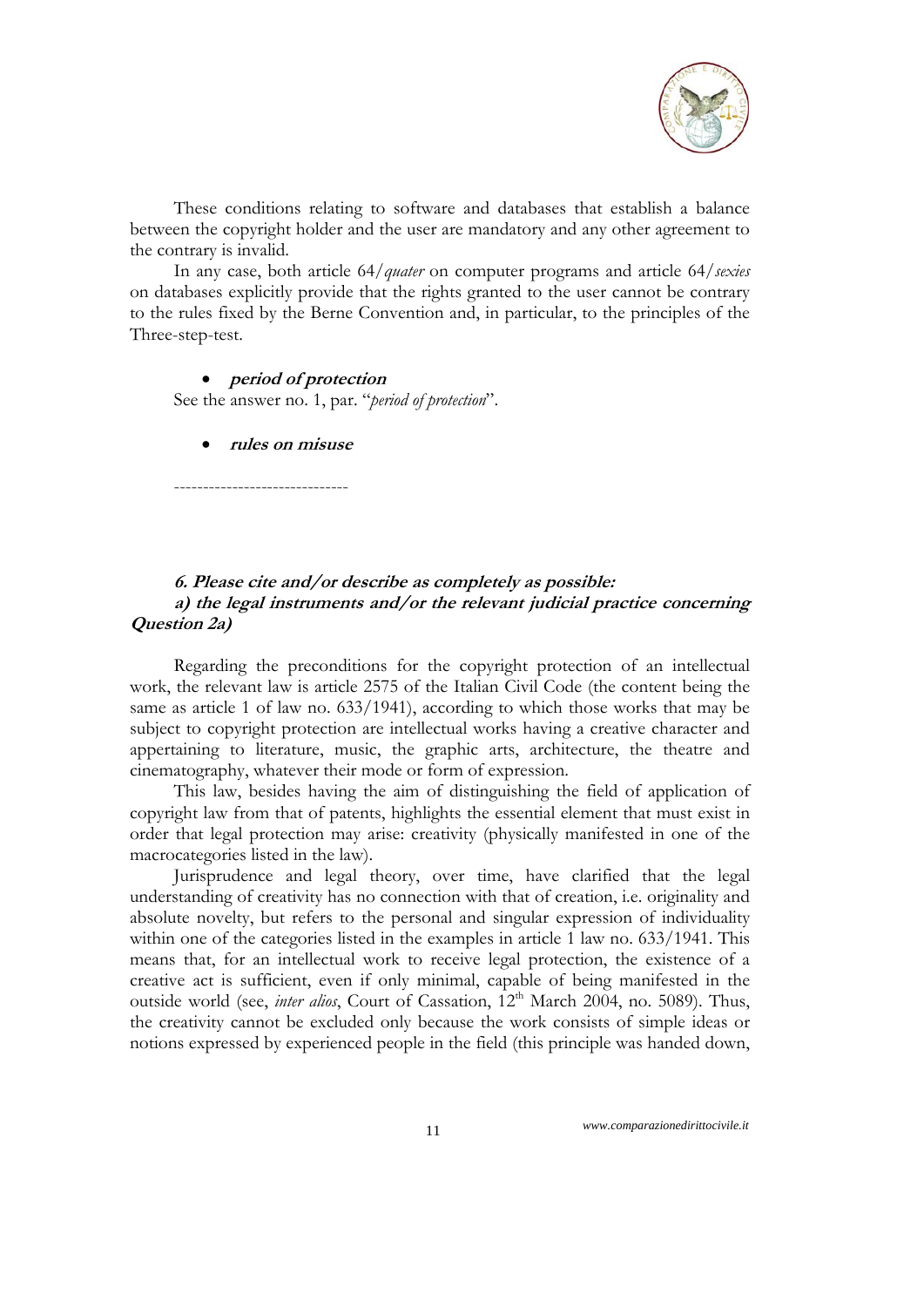

*ex ceteris*, by the Court of Cassation 2nd December 1993 no. 6452, and has been constantly reasserted by successive pronouncements).

Moreover, the fundamentals of legal theory and jurisprudence have always agreed upon the fact that a work can be the subject of specific protection only when it has been externalised, i.e. when the simple "*originator*" becomes "*author*". The idea itself, therefore, cannot be protected: this is a principle that is constantly found in the decisions of judges (e.g. Court of Cassation, 13<sup>th</sup> February 1987, no.1558).

It should be noted that in Italian courts and doctrinal debate on the categories of works protected by copyright there is no agreement as to whether the work categories enumerated in art. 1 law no. 633/1941 should be regarded stringently or as simply exemplificative. At present, however, it seems that the exemplificative character position is predominant, expressed, *ex ceteris*, by Cass. no. 908/1995, Cass. no. 11953/1993, Cass. no. 7397/1990.

On the basis of this approach, Italian courts have sometimes identified many atypical works, not expressly mentioned in law no. 633/1941, protected by copyright. For example:

- critical editions (cf. Cass. no. 559/2001 and Court of Appeal, Rome,  $13<sup>th</sup>$  March 1995);
- restorations (cf. Trib. Bologna 23rd December 1992);
- cultural and sports events (cf. Pret. Rome 18<sup>th</sup> November 1987: at present, this approach is minor);
- advertising works (cf. Cass. no. 16919/2003 and Trib. Genoa  $27<sup>th</sup>$ March 2000);
- fantasy characters (cf. Cass. no. 810/1978, Trib. Milan  $27<sup>th</sup>$  May 2005 and Trib. Rome 3rd November 1981);
- broadcasting formats (cf. Cass. no. 17903/2004, Court of Appeal, Turin,  $8<sup>th</sup>$  April 1960 and Trib. Rome  $6<sup>th</sup>$  July 1999);
- maps (cf. Trib. Milan 30<sup>th</sup> June 2004);
- flower arrangements (cf. Trib. Milan  $23<sup>rd</sup>$  January 1967) and
- political party symbols (cf. Trib. Rome  $27<sup>th</sup>$  April 1981).

Lastly, it should be noted that a work does not have to be lawful in order to be protected by copyright (cf., *inter alios*, Cass. no. 908/1995, Trib. Milan 29<sup>th</sup> January 1996 and Court of Appeal, Rome,  $10^{th}$  October 1957).

### **b) the provisions covered by Question 2c) to e)**

# **c) where appropriate, the relevant judicial practice concerning Question 2c) to e)**

As already seen, with regard to users' rights, Italian copyright law considers these as exceptions or limitations to the rights belonging to the author of the work, as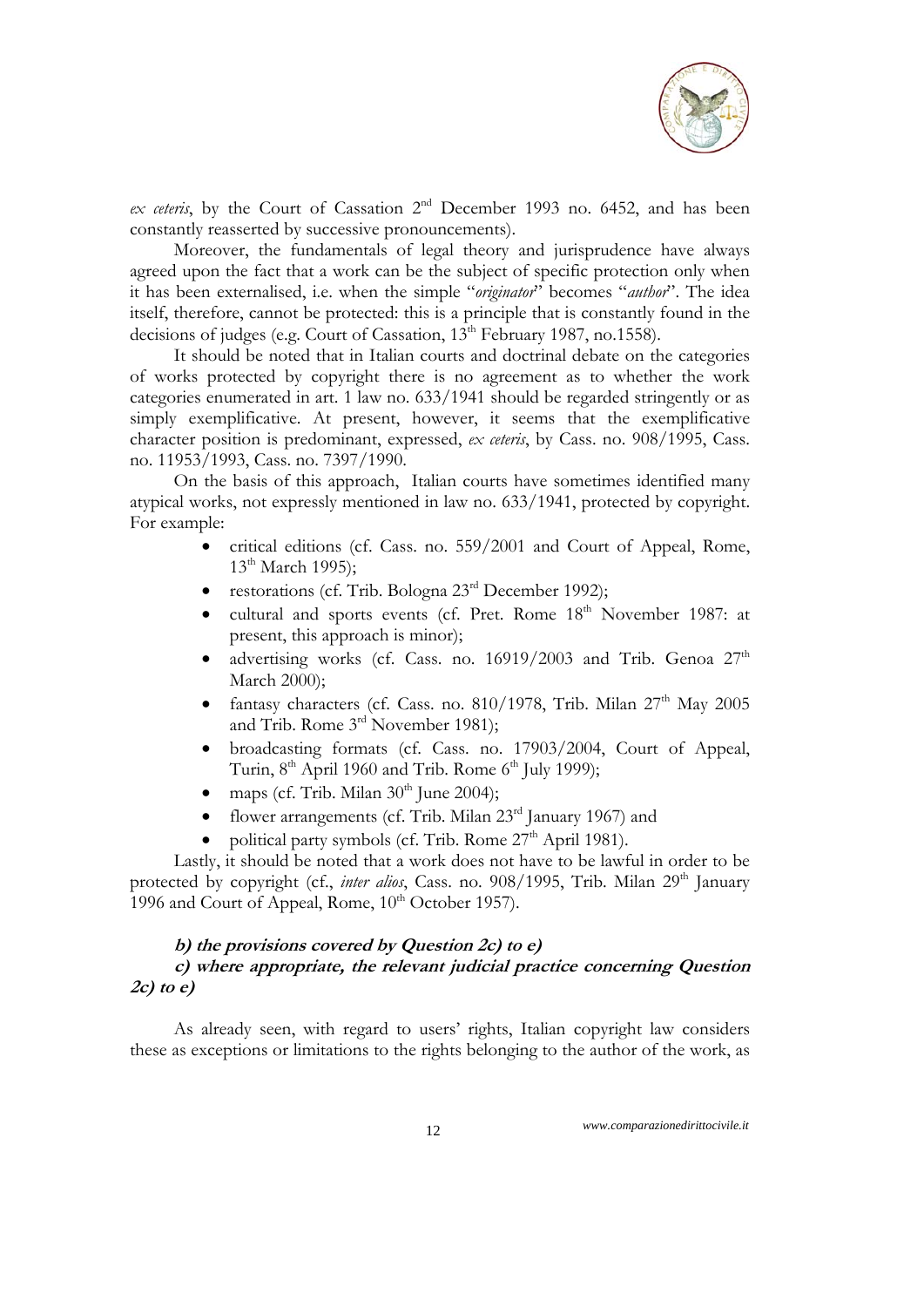

can be understood immediately from the title of Chapter V of the law no. 633/1941, "*Exceptions and Limitations*", that contains the majority of the provisions aimed at balancing the interests of the author and third parties.

Jurisprudence has, also, always interpreted these provisions as absolutely exceptional, in so much as the courts consider matters of free utilisation of a work as special hypotheses, lying outside the remit of the sole right held by the author (among the many decisions that have asserted this principle, cf. Court of Appeal, Milan, 28th May 1999). This means that, in respect of these provisions, in jurisprudential practice, a particularly restrictive interpretation is generally taken.

Specifically, exceptions and limitations provided by Chapter V of the law no. 633/1941 are related to:

- Articles of current interest of an economic, political or religious character, published in magazines or newspapers, may be freely reproduced in other magazines or newspapers, or may be broadcast, unless such reproduction is expressly reserved, provided mention is made of the magazine or newspaper from which they are taken, the date and the issue of the magazine or newspaper and, in the case of a signed article, the name of the author (art. 65, par. 1);
- The reproduction or public communication of protected works or material used in current events is permitted as part of freedom of speech and provided it has an informative aim, as long as, unless impossible, the source, including the name of the author, is reported (art 65, par. 2);
- Speeches upon matters of political or administrative interest given in public assemblies or in any other public manner may be freely reproduced in magazines or newspapers, or broadcast, provided the source is mentioned, together with the name of the author and the date and place in which the speech was given (art. 66);
- Works or portions of works may be reproduced for use in judicial or administrative proceedings, provided the source or the name of the author is mentioned (art. 67);
- The reproduction of single works or of portions of works for the personal use of the reader, when made by hand or by a means of reproduction unsuitable for marketing or disseminating the work in public, shall be permitted (art. 68, par. 1);
- Permission is given for the free photocopying of works found in public and scholastic libraries, public museums and public archives, undertaken by these said bodies for their own duties, without any direct or indirect economic or commercial gain (art. 68, par. 2);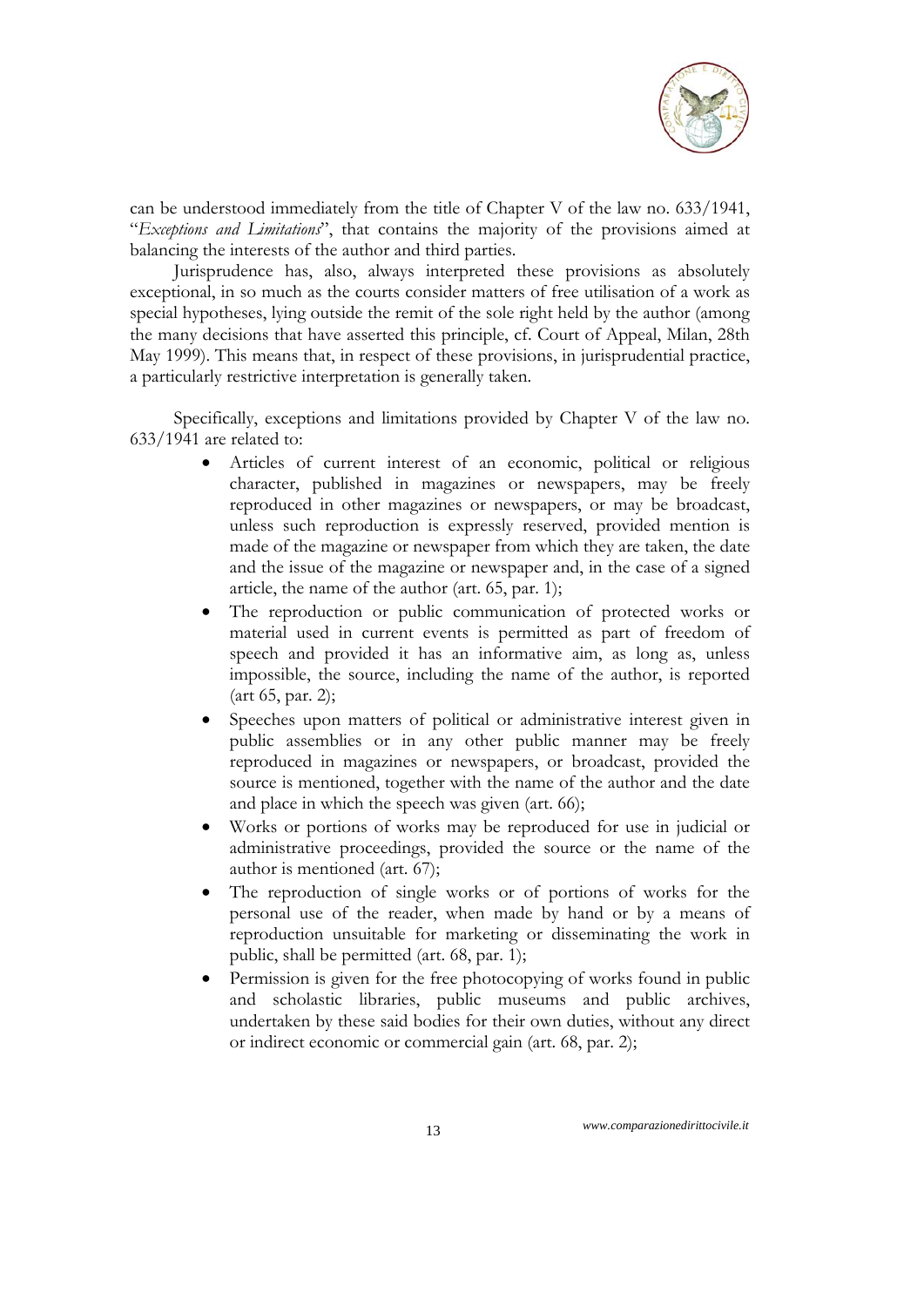

- While the reproduction of sheet music and musical parts remains prohibited, the reproduction for personal use of an intellectual work by means of a photocopier, xerox or similar machine, is permitted, up to a limit of 15% of each volume or book, excluding advertising (art. 68, par. 3);
- Except for the legal responsibilities of internet service providers set out in e-commerce law, exemption from the right of reproduction is granted to acts of temporary non-commercial reproduction of a transitory or accessory nature and an integral and essential part of a technological procedure, carried out with the sole aim of allowing the network transmission between third parties by use of an intermediary, or the legal use of an intellectual work or material. (art. 68/*bis*);
- Loans from libraries and record libraries belonging to the State or to public authorities, made exclusively for purposes of cultural promotion and personal study, shall not require authorization by the right holder, to whom no remuneration shall be due, and shall exclusively concern: *(a)* printed copies of the works, except for music scores; *(b)* phonograms and videograms containing cinematographic or audiovisual works or sequences of moving images, with or without sound, provided that at least 18 months have elapsed since the first exercise of the right of distribution or, where the right of distribution has not been exercised, provided that at least 24 months have elapsed since the making of the said works and sequences of moving images (art. 69, par. 1);
- The departments of the libraries and record libraries belonging to the State or to public authorities shall be permitted to reproduce a single copy of the phonograms and videograms containing cinematographic or audiovisual works or sequences of moving images, with or without sound, which are held by those same State libraries and record libraries and by the public authorities (art. 69, par. 2);
- The abridgment, quotation or reproduction of fragments or parts of a work for the purpose of criticism or discussion, or for instructional purposes, shall be permitted within the limits justified for such purposes, provided such acts do not conflict with the commercial exploitation of the work; if they are carried out for educational or research purposes their use must be illustrative and not for commercial ends (art. 70, par. 1);
- Permission is granted for the free publication on the internet, without restriction, of images and music of low or degraded quality, for educational or scientific use and only if their is no commercial gain. A decree of the Ministry for Arts and Culture, approved by the Ministry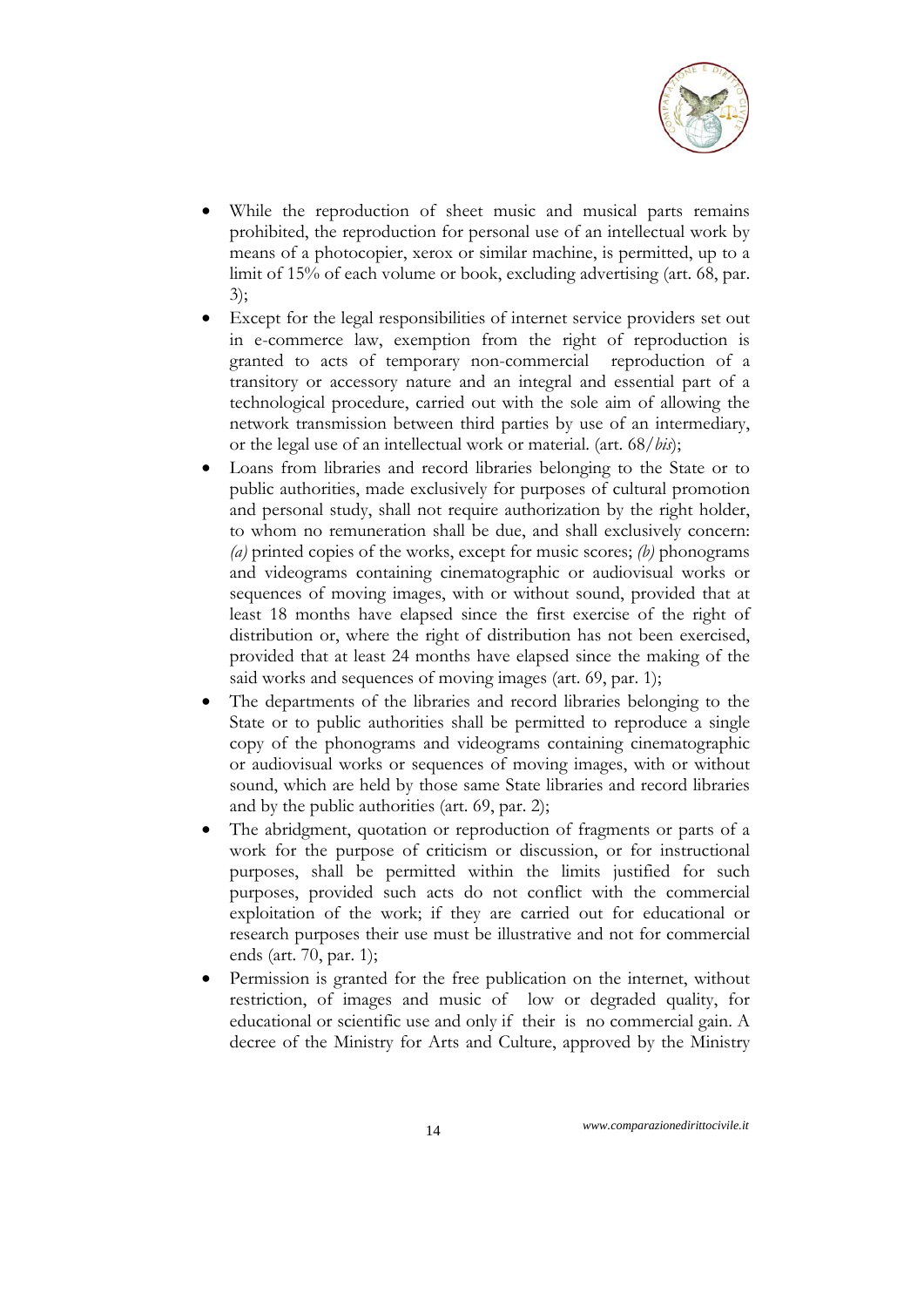

of Education, the Ministry of Universities and Research and the competent Parliamentary commissions, limits the aforementioned educational and scientific use (art. 70, par. 1/*bis*);

- Bands of the armed forces of the State may perform musical pieces or portions of musical works in public without payment of any fees in respect of copyright, provided the performance is not made for profit (art. 71);
- Permission is granted for disabled people to reproduce, for their own personal use, protected works or material or their public transmission, as long as this reproduction is directly connected to their handicap, has no commercial ends and is limited to a use necessitated by the handicap (art. 71/*bis*);
- Permission is granted for the communication or availability to the individual user, for research or private study, on dedicated terminals situated in public libraries, educational establishments, museums and archives, of the works and other material contained in their collection and not subject to binding transfer or licence agreements (art. 71/*ter*);
- The reproduction of television broadcasts carried out by public hospitals and penitentiary institutions, solely for internal use, provided that the rights holder receives the fee laid out in a decree of the Ministry for Arts and Culture, is permitted (art. 71/*quater*);
- According to art. 71/*quinquies*, technical protection measures must be removed, by public authority request, for public security or to allow the correct course of administrative, parliamentary or legal proceedings, as well as to allow the exercise of the exceptions provided by the law.
- Lastly, articles 71/sexies-71/octies regulate private reproduction and personal use, which consists of "private reproduction of phonograms and videograms on any equipment, carried out by an individual exclusively for personal use, provided there is no direct or indirect commercial gain".

As general "closing" regulation on the subject of exceptions and restrictions, art. 71/*nonies* provides that all the exceptions/limitations to author's rights "*must be interpreted in a way as to not impinge upon the normal use of the work or other material, nor cause an unjustifiable prejudice to the interests of the rights holders*".

In addition to the exceptions and restrictions laid out in Chapter V of law no. 633/1941, further exceptions are regulated in other parts of the copyright law:

> in particular, regarding databases, the following activities are not subject to the authorization of the rights holder: "*access to or consultation of the*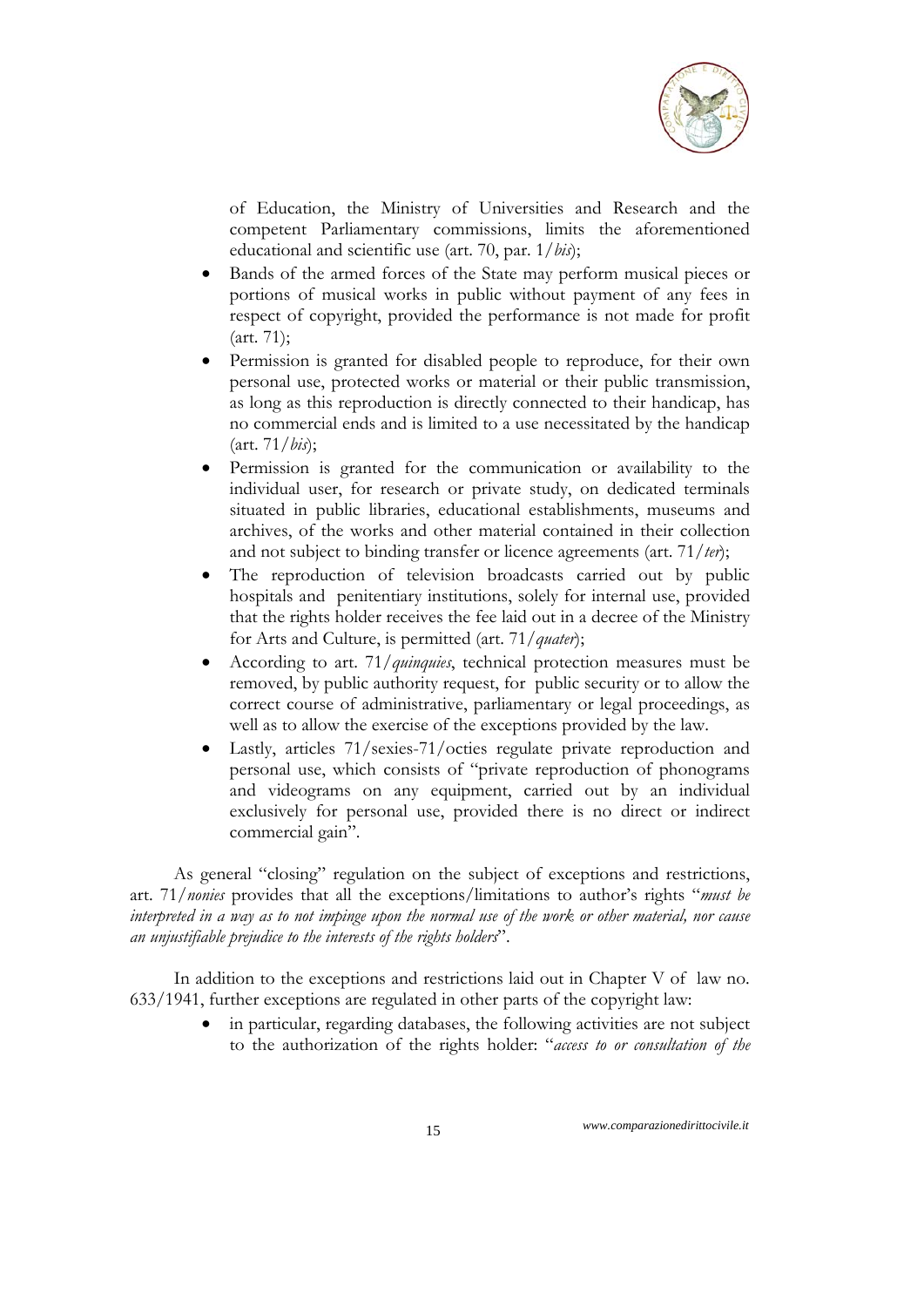

*database for purely teaching or scientific research purposes outside the framework of a company, as long as the source is mentioned and to the extent justified by the noncommercial purpose to be achieved; in the case of access or consultation, however, the permanent reproduction of all or a substantial part of the contents on another medium shall be subject to authorization by the owner of the rights*" and "*use of a database for public security purposes or for the purposes of an administrative or judicial procedure*" (art. 64/*sexies*);

- regarding the performance or recitation of works, which takes place on the premises of officially constituted assistance centers or institutions, or benevolent associations, on condition that they are intended solely for members and guests and that they are not carried out with gainful intent (art. 15/*bis*, par. 1);
- with regard to the performance of radio works by the broadcasting body and the performances of radio works in public (art. 51 et seq.);
- regarding to the reproduction of photographs in anthologies intended for school use and, in general, in scientific or didactic works, and the reproduction of photographs published in newspapers or other periodicals, and which concern persons or current events or matters of any public interest (art. 91).

### **d) the rules on abuse according to Question 2f)**

----------------

# **7. Have certain legal instruments according to question 2a) to f) only been introduced in the course of time or repealed in the course of time and if so why?**

First of all, we have to realise that the fundamental principles of Italian copyright law have not undergone many changes in the last sixty years and so lawyers (and especially judges) have had to make great interpretative efforts to attempt to bring this statute law into line with the new needs identified since its establishment.

All of the numerous subsequent reforms have regarded particular situations or specific sectors (e.g. databases and software), but have not altered the essential features of the law established back in 1941 and reasserted in the Civil Code of 1942.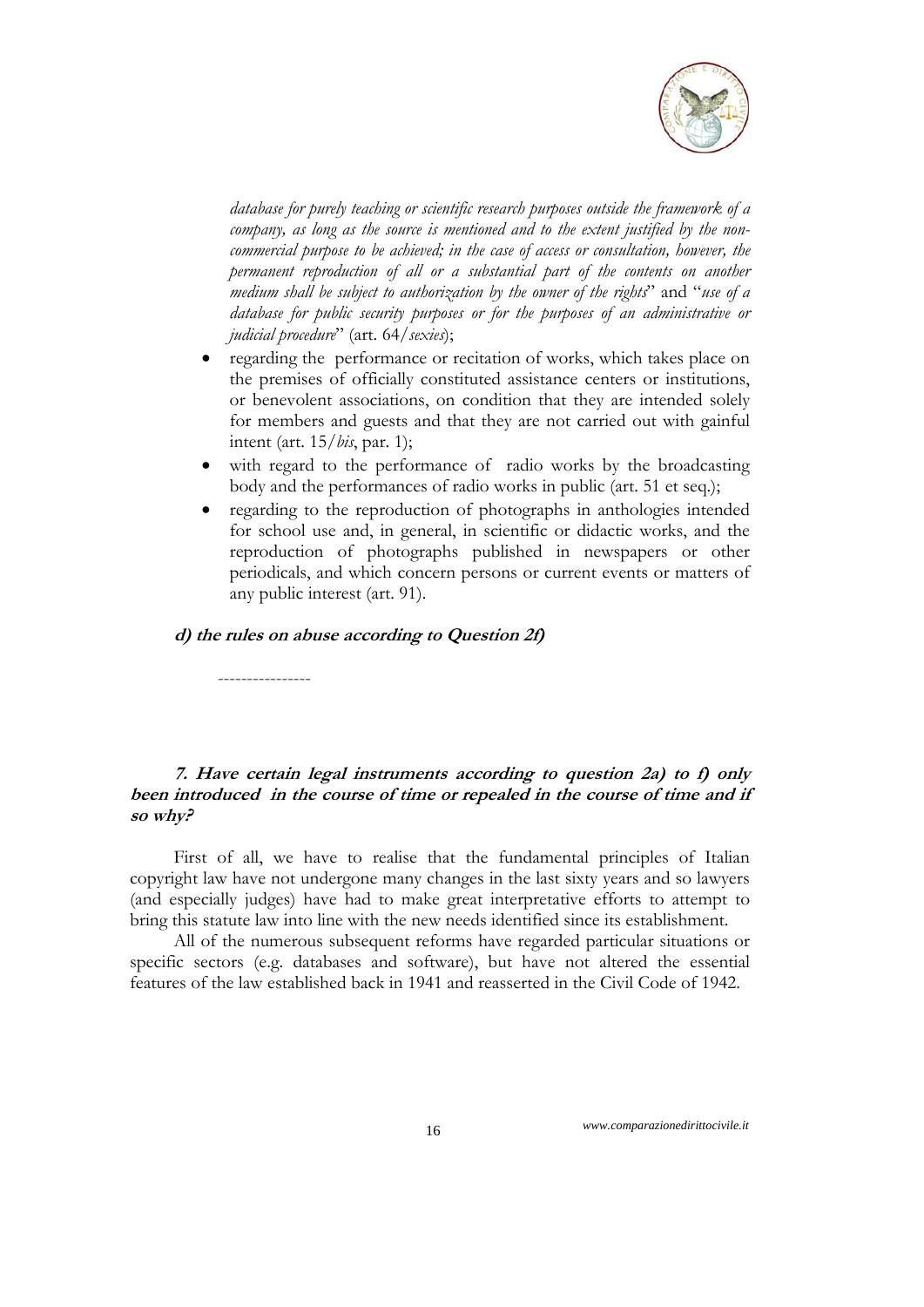

- **specific preconditions or thresholds allowing a work's protection only if it surpasses a particular degree of creativity**
- **period of protection**

With regard to specific preconditions providing protection to works or period of protection, there have been no relevant innovations or repeals in the course of time.

### **limitations/exceptions**

However, major changes have been introduced regarding user rights, specially brought about new technology: e.g. the private copying right was introduced into the Italian system only in 1992 and digital rights management in 2003. Furthermore, in these years, Italian copyright law has been reformed principally because of requirement of international and supranational law (in particular, because of EU regulations and directives).

Specifically, the laws concerning exceptions and limitations were modified by the effect of EU Directive no.  $01/29$  on copyright in the information society, implemented in the Italian system by d.lgs.  $9<sup>th</sup>$  April 2003, no. 68. Because of this statute, Chapter V of the law no. 633/1941 modified the name of "*Fair Use* (*Utilizzazioni libere*)" to the present one of "*Exceptions and limitations* (*Eccezioni e limitazioni*)" and it was split into three sections:

- Reprography and further exceptions and limitations (art. 65- 71/*quinquies*);
- Private copy for personal use (art. 71/*sexies*-71/*opties*) and
- General rules (art. 71/*nonies*-71/*decies*).

In the end, d.l. no. 262/2006 and the subsequent implementation law no. 286/2006 affected articles 65 and 69 of law no. 633/1941, but only the reforms on the latter article were preserved at the moment of implementation.

However, the exceptions and limitation rules currently in force are, on the one hand, consistent with the individualistic idea which inspires law no. 633/1941 and, on the other hand, congruent with the continental Western legal tradition, which provides specific exceptions to exploitation rights.

In conclusion, on this point, it should be highlighted that Italian lawmakers have always been very reluctant to reform the Copyright Law in any substantial way, in fact the present structure of law no. 633 of 1941 represents the progressive stratification of a series of additions over time that, in some way, have eroded its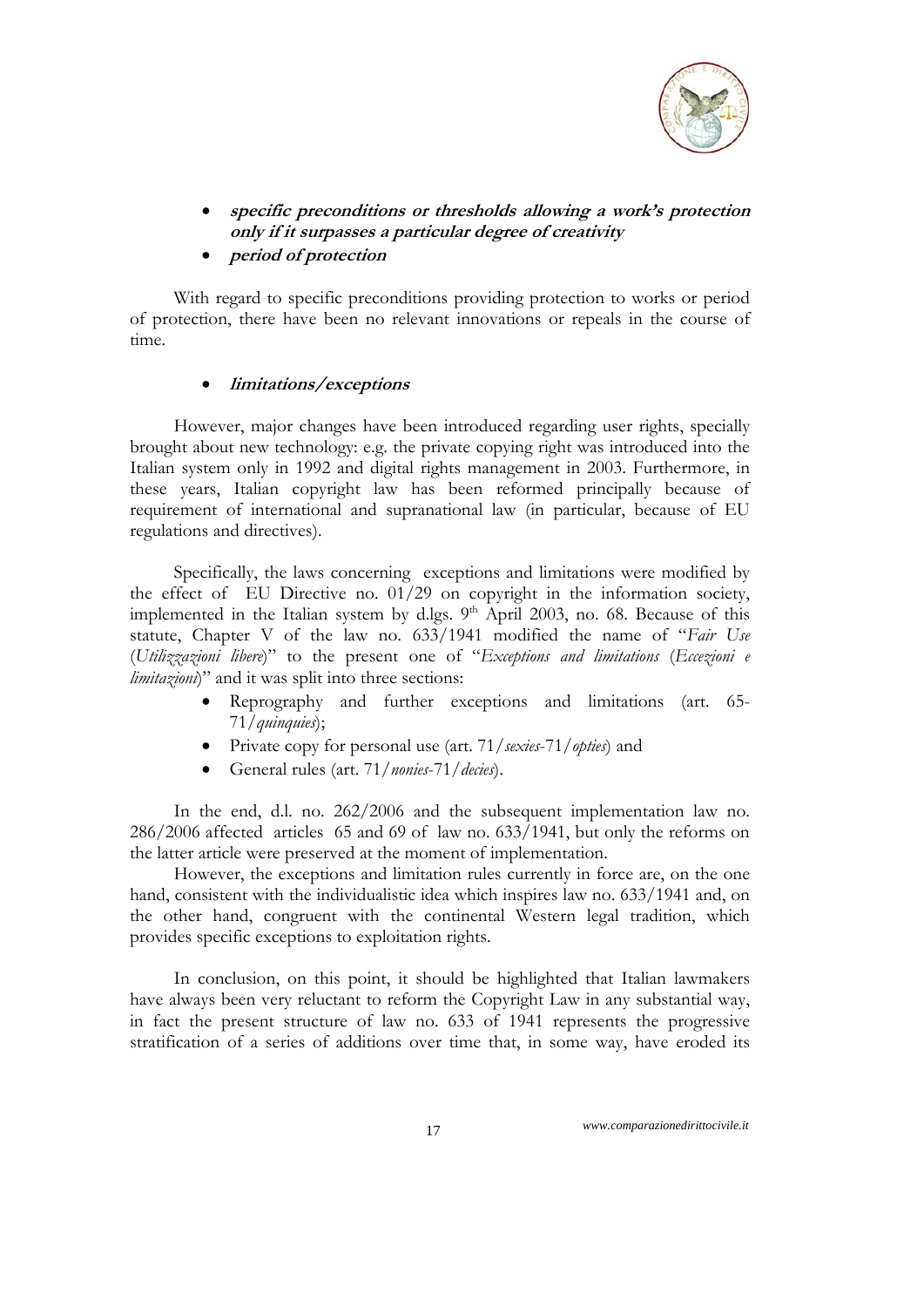

overall homogeneity. In any case, as stated in the introduction, an integral reform has been proposed for many years, with the repeal of law no. 633/1941 and its replacement with a more modern body of law (on this point, cf. the work of the Gambino Commission)

**8. Are there rules that restrict the scope of the user rights according to Question 2c) to e), in particular:** 

**• by laying down specific preconditions for the applicability of individual user rights,** 

**• by laying down abstract preconditions for the applicability of individual user rights?** 

Regarding its scope, Italian copyright law provides both specific and abstract preconditions for the applicability of individual user rights.

In particular, there are some exceptions to the copyright based on specific rules. For instance: photocopying of works is permitted only for personal use with a limit of 15% (with the exclusion of advertising pages); quotations from economic, political and religious news articles are generally permitted provided that the source, date and author's name is cited; summary or quotations of other work categories is consented only for purposes of criticism, discussion or scientific research.

Connected to these specific provisions, law no. 633/1941 contains a rather abstract regulation with regard to the private copying for personal use. These provisions were introduced in 1992 and substantially reformed in 2003 (on the basis of the EU Directive 2001/29/CE).

So, the Italian private copying provision creates an exception to the exclusive reproduction right belonging to authors, performers and producers and, because of this exception, a general principle is established: a consumer can legally reproduce music and videos for personal use only. Remuneration is due to authors, artists and producers to repay them for the "private copying" benefit of the consumer and this remuneration is paid on recording equipment and blank discs.

**9. Are there rules to protect the existence of the user rights according to Question 2 c) to e)?** 

> **What kinds of binding rules are there to prohibit the undermining of statutory user rights?**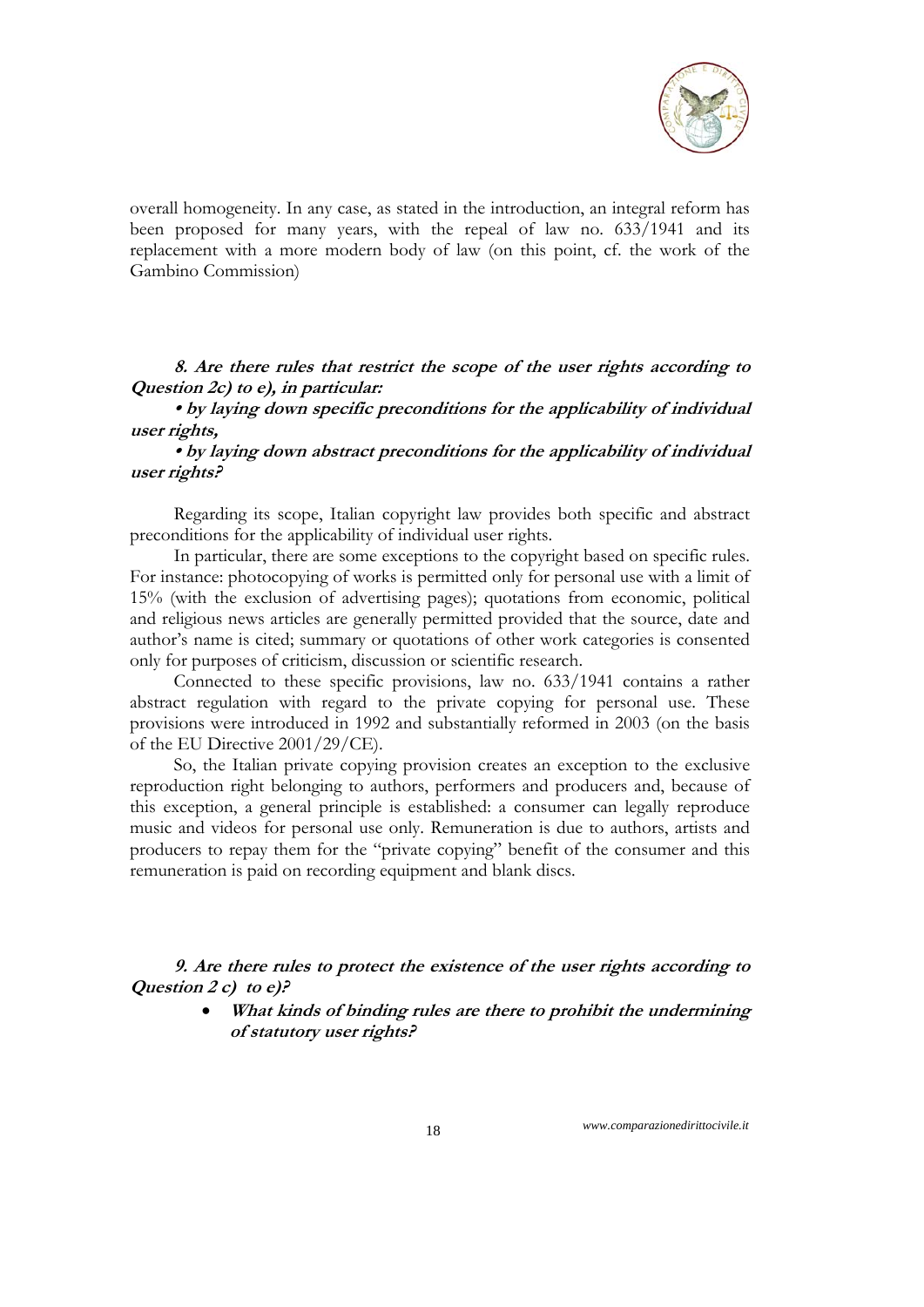

As stated, Italian copyright law does not recognise a general rule on fair use or on user rights, but the third party's position is granted by exceptions and limitations to the copyright.

So, there are no binding or specific rules to prohibit the undermining of statutory user rights, simply because the Italian system does not have statutory user rights. Only a number of provisions, mainly on the subject of software and databases, explicitly protect the user's position, establishing that any possible agreements with the right holder to exclude or restrict that position are invalid (see, specifically, articles 64/*quarter*, par. 3, and 64/*sexies*, par. 3).

In other words, in these cases, the protection guaranteed to the users is consolidated contractually by invalidatory measures, restricting the private autonomous relationship between the parties.

# **How is the relationship between technical protection measures/DRM (digital rights management) and statutory user rights regulated?**

Regarding the question of Digital Rights Management, the recent reform of the statutory law introduced in the Italian system a specific mechanism of balance of interests between right holders and third parties.

Specifically, the right holders (*ex* art. 102/*quater* law no. 633/1941) can use technical protection measures to prohibit or to limit non authorized copying or reproduction of the work. However, right holders are compelled to adopt suitable measures, also by specific agreement with a third party's representative associations or trade unions, to enable the exercise of exceptions and limitations granted by law (specifically, provided by art. 55, 68, paragraphs 1 and 2, 69, par. 2, 70, par. 1, 71/*bis* and 71/*quarter*: **for details see the answer no. 6**). In that case, third parties must have come into lawful possession of works or protected material and, if provided, must pay a fair remuneration (e.g. the case of art. 71/*quater*).

Moreover, article71/*sexies* establishes permission for private copying of sound and video recordings on any media support, done by a physical person for personal use only, without profit or (directly or indirectly) commercial purpose. To compensate the rights holders for this private copying, the following article (71/*septies*) states that a fee must be paid to them, determined as a proportion of the sales price of suitable equipment to record audio or video. This fee is fixed by a decree of the "*Ministro per i beni e le attività culturali*" and it is paid to SIAE by manufacturers or importers of the said equipment.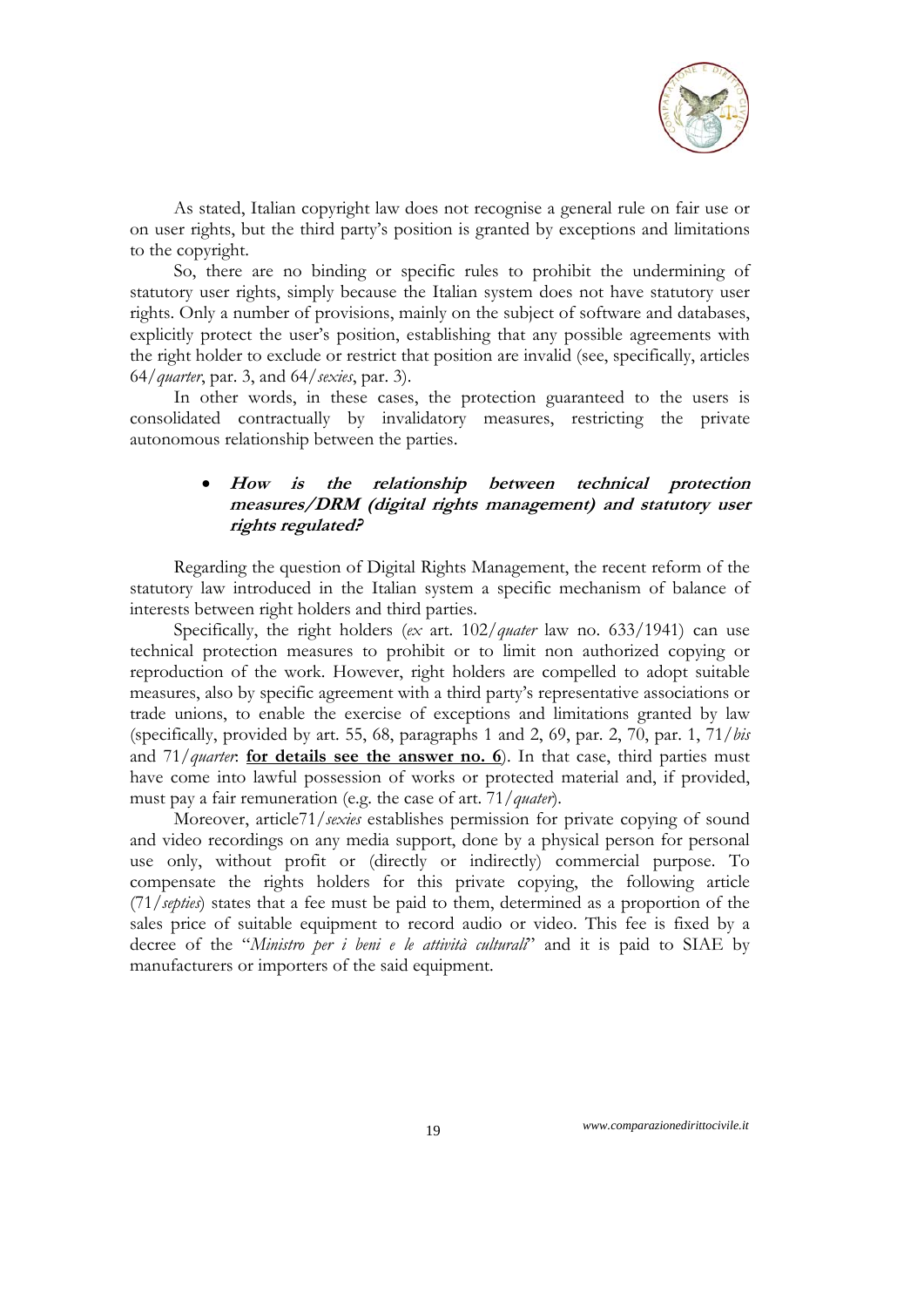

- **Is there a decision (explicit and implicit) on the extent to which** 
	- **exclusivity rules to the benefit of the right holder,**
	- **access possibilities in favor of third parties**
	- **should enjoy priority in the event of a doubt?**

Finally, we can point out that the Italian system does not recognise any (explicit or implicit) decision on the extent to which exclusivity rules to the benefit of the right holder or access possibilities in favour of third parties should enjoy priority in the event of doubt.

Anyway, in the event of a doubt, generally exclusivity rules to the benefit of the right holder enjoy priority on the basis of the particularly restrictive interpretation of exceptions and limitations (see, *inter alios*, Cass. no. 2089/1997, Cass. no. 11143/1997, Trib. Rome  $13<sup>th</sup>$  October 2004, Trib. Milan  $13<sup>th</sup>$  July 2000).

# **10. a) How is the amount of the fee determined: for cases covered by Question 2d) namely: basically**

The Italian Copyright system does not provide a general rule about the determination of the amount of the fee. Generally, the articles of law no. 633/1941 only set that a "*remuneration*" (e.g. articles 15/*bis*, 46, 56, 68) or a "*fair remuneration*" (e.g. articles 18/*bis*, 46/*bis*, 58, 70, 71/*quater* and *quinquies*) has to be paid to the right holder, without any concrete difference of treatment resulting from this distinct terminology. So, regarding this profile, the statute law (and its enforcement regulation) refers to specific agreement between SIAE and the third party's representative associations or trade unions. Sometimes, to quantify the fee the copyright law directly refers to government measures (e.g. art. 15/*bis*, regarding the performance or recitation of works that take place on the premises of officially constituted assistance centers or institutions, or benevolent associations).

# **in the event of a conflict?**

There are no significant differences between basic determination of the fee basically and the same in the event of conflict, not even regarding the amount. However, to determinate the fee in the event of conflict, generally, the Italian courts rely on technical advisers, who make use of the agreements settled by SIAE with third party associations.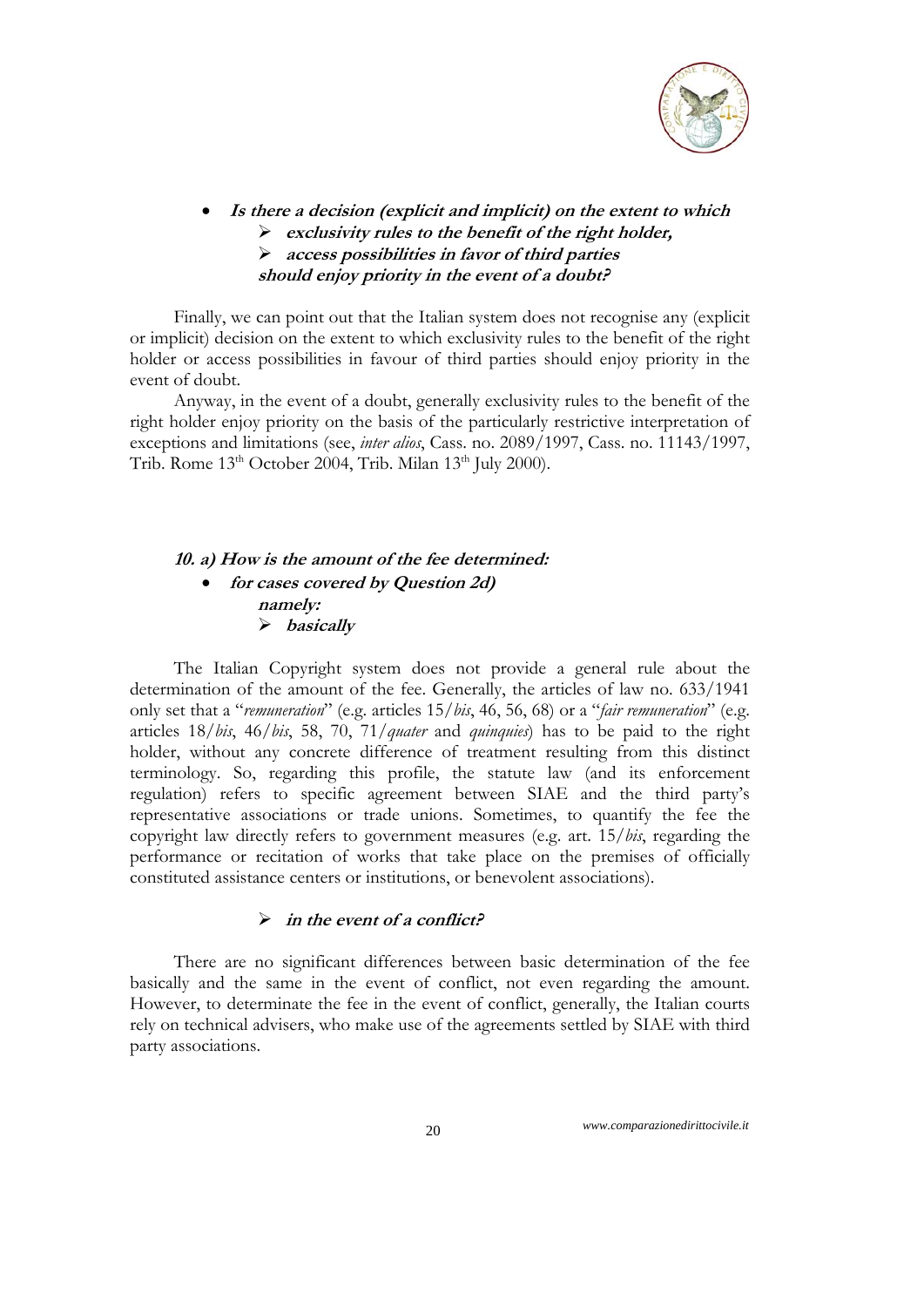

In any case, article 158, paragraph 2, of law no.633 of 1941 establishes that a judge can also settle the amount of damage caused by the infringement of copyright as a flat-rate based on the price of the rights that should have been recognised, if the transgressor had asked the right holder's permission to use the rights.

For a different perspective, we also can underline that some provisions of statute law set specific administrative sanctions, consisting of a pecuniary penalty generally fixed as double the work's value (cf. articles 71/*septies* and 174/*bis* law no. 633/1941).

# **for cases covered by Question 2e)**

As noted, Italian Law does not provide any obligation to conclude a legally established contract.

**b) Are there particular procedural rules:** 

- **for cases covered by Question 2d),**
- **for cases covered by Question 2e),**
- **for cases covered by Question 2f), e.g. concerning**
- **the distribution of the burden of proof,**
- **provisional measures,**
- **other aspects?**

Regarding procedural rules, it should be said that on the matter of copyright, Italian law does not provide any specific procedural rules, differing in this respect to common civil procedure (in particular, it does not provide any form of the inversion of the burden of proof).

In any case, some particular rules, which usually do not change anything with regard to the Civil Procedure Code, are established in articles 156-170 of law no.633/1941.

And so, regarding pre-trial methods, it is interesting to note article 161 of law no. 633/1941 which establishes that a judge may order an inventory, a report, an expert appraisal or the seizure of all matter constituting an infringement of the right of utilization; also a judge can have recourse to preliminary enquiry proceedings. Moreover, when a party has furnished serious evidence from which it can be the validity of their claims can be deduced and have identified a document, evidence or information in the hands of the other party that confirm those deductions, the party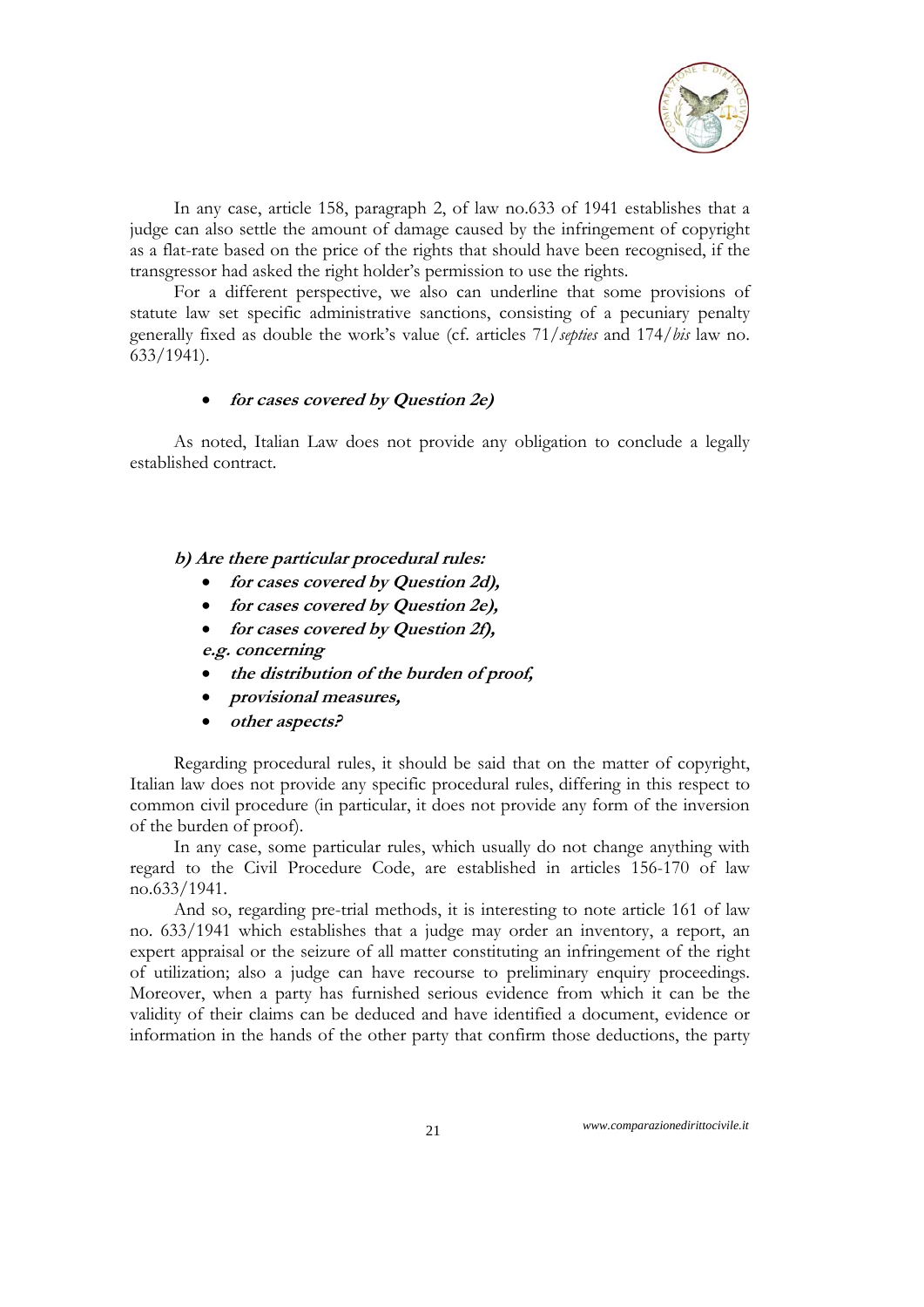

can expect the judge to order their disclosure or request the information from the other party. In addition, the judge can order the other party to furnish evidence that identifies the individuals implicated in the production and distribution of the product or service that constitutes a breach of the present law (cf.. art. 156/*bis* law no. 633/1941).

Furthermore, the author of a work which is the object of the right of utilization may, after the assignment of such right, intervene at any time, in order to protect his interests, in proceedings instituted by the assignee (cf. art. 165 law no. 633/1941).

In precautionary or provisional stages, the holder of the economic rights can request, also in the course of the proceedings, an injunction order against any activity that constitutes an infringement of those rights, applying the ordinary rules of precautionary proceedings (cf. article 163, par. 1, law no. 633/1941).

# **c) How is the fee paid to the rights holder by the party entitled to use: for cases covered by Question 2d),**

Generally, in every case, the fee is paid to the right holders through SIAE, which acts as an intermediary for the management of copyright. SIAE therefore grants licenses for the use of protected works, collects royalties and distributes them to right owners. It carries out its activities both in Italy (through its offices) and abroad (through the foreign societies of authors with which it has signed representation agreements).

In Italy this intermediary activity is reserved by law to SIAE on an exclusive basis.

However, membership to SIAE is not mandatory, but a free choice, so the right holder can theoretically manage his relationships with the users and protect his rights directly.

To manage his copyright, the author could also choose to become member of other foreign society of authors.

### **For more details on SIAE, see the introduction**.

#### **for cases covered by Question 2e)?**

As noted, Italian Law does not provide any obligation to conclude a legally established contract.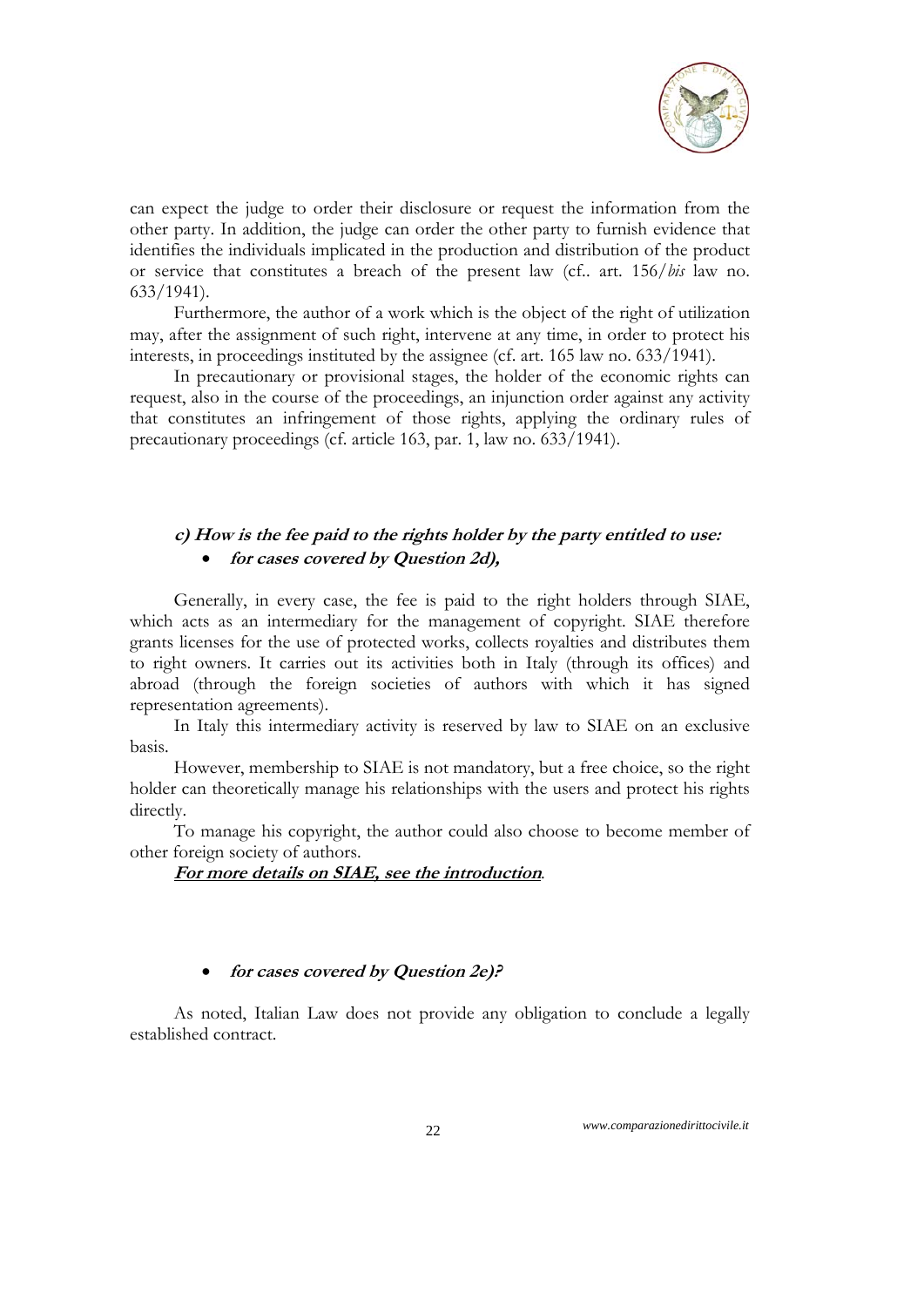

**d) Does national law contain rules that regulate the distribution of fees:** 

**for cases covered by Question 2d),** 

**between the various categories of right holders?** 

- **If so which?**
- **If not, how are such distributions determined?**

Regarding the division of the fees due from authors' rights among the different categories of author, Italian law generally permits autonomously reached agreements between the different individuals involved (that can also be established through mediation by SIAE).

The legal provisions, therefore, apply only in the absence of an autonomously reached agreement (see article 33 for dramatic-musical works and article 38 for collective works)

In any case, regarding dramatic-musical works, according to article 34, the profits derived from economic utilization shall be shared in proportion to the values of the respective literary and musical contributions. In the operas, the value of the musical part shall be regarded as being three-quarters of the total value of the work. In operettas, in melologues, in musical compositions with words, in dance and ballet music, the value of the two contributions shall be considered equal.

While, for cinematographic works, the exercise of the rights of economic utilization of a work shall belong to the person who has organized the production of the said work (see art. 45, par. 1, law no. 633/1941) but for the authors of music, of musical compositions and of the words which accompany music shall be entitled to collect directly from persons publicly showing the work a separate payment in respect of such showing (cf. art. 46, par. 2, law no. 633/1941).

Furthermore, the authors of the subject and of the scenario and the artistic director, in cases where they are not remunerated upon the basis of a percentage of the receipts derived from public showing of the cinematographic work, shall, in the absence of agreement to the contrary, are entitled to receive an additional payment when the receipts have attained a level to be fixed by contract with the producer. The form and amount of such payment shall be fixed by agreement between the categories of persons interested (see art. 46, par. 3, law no. 633/1941).

Finally, article 46/*bis* provides that the authors of cinematographic and similar works are entitled to an appropriate fee paid by the broadcasting bodies for each utilisation of the said work by means of public broadcast by signal, cable or satellite.

# **for cases covered by Question 2e)?**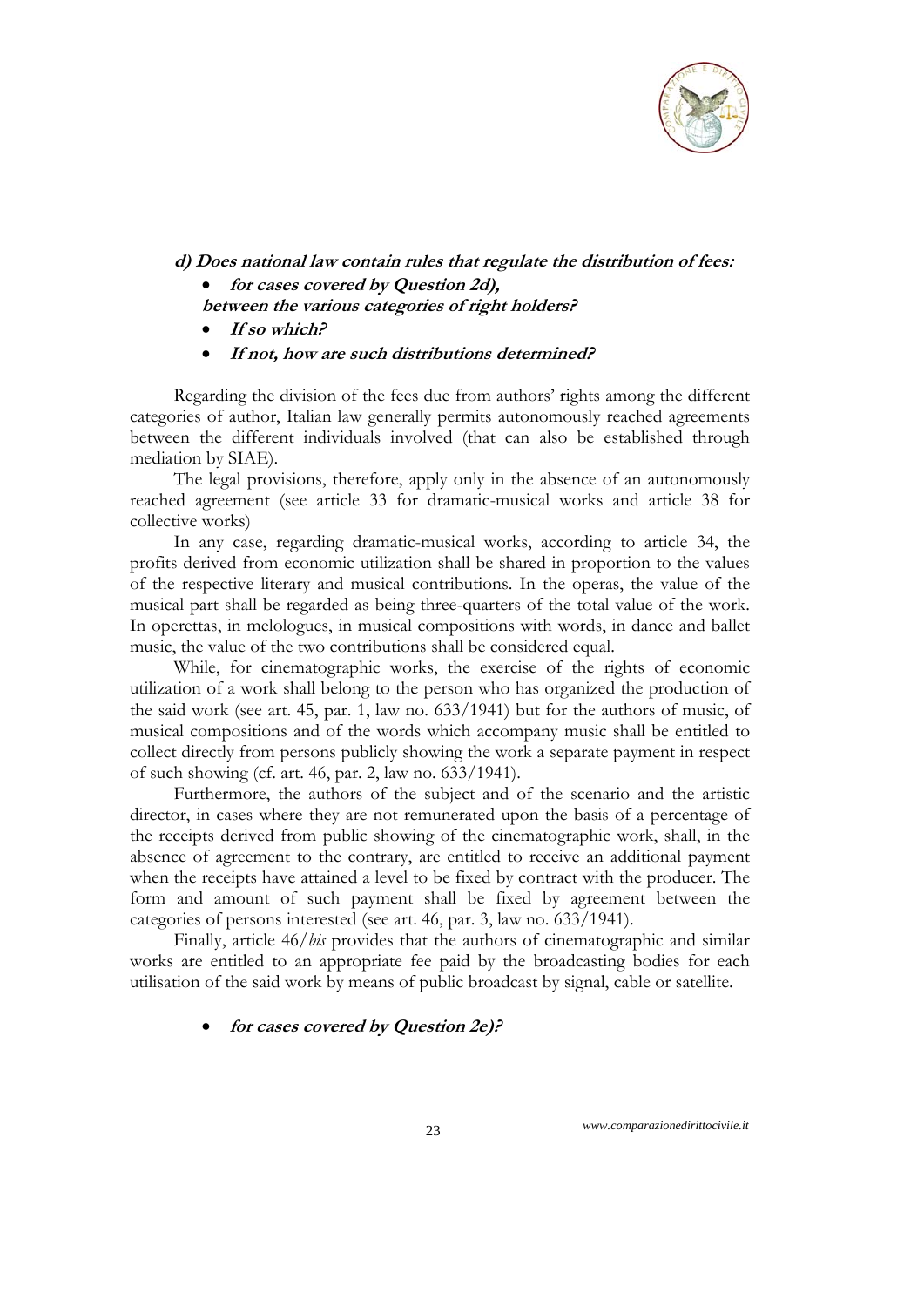

# **11. Does national law contain general rules based on a differentiation between different categories of right holders, in particular:**

--------------------

# **a) binding rules on contractual relationships between different categories of right holders (copyright contract)?**

Italian National Law contains many general rules that differentiate between different categories of right holders.

**Main rules**: The main rule concerns the inability of the original right holder to transfer the non-economic rights, attributed by the copyright, to others. Any different agreement is absolutely void.

With regard to the economic rights, there are general rules on user rights' transmission (art. 107-114 of law no. 633/1941) and some specific provisions dedicated to the publishing contracts to regulate the relationship between author and publisher (art. 118-135 of law no. 633/1941). However, most of the rules legally fixed are contractually changeable.

In short, the balance of the relationship between different right holders is entrusted to the contractual autonomy of the parties, while the law generally intervenes only in the absence of agreement between those different parties involved in the creation of a work.

Some specific provisions (art. 115-117) of law no. 633/1941 are dedicated to the transmission of user rights after death. Particularly, the heirs have to appoint only one individual (not necessary one of them) as administrator of the derivative user rights. Failing this, within one year, the appointment is made by SIAE. However, the administrator has limited power and he has to obtain the consent of the majority of the heirs with regard to all new translation and adaptation of the work.

**Specific rules**: As already seen, Italian Copyright Law classifies intellectual works in different categories only in relation to particular previsions concerning economic utilisation (cf. Chapter IV of law no. 633/1941).

In particular, these laws regulate in a specific manner the patrimonial rights linked to certain work categories (**listed in answer no. 1**), as well as the methods of exercising these rights.

In any case, the particular rules on "dramatic-musical works, musical compositions with words, choreographic works and pantomimes" , "collective works, magazines and newspapers", and "cinematographic or audiovisual works" are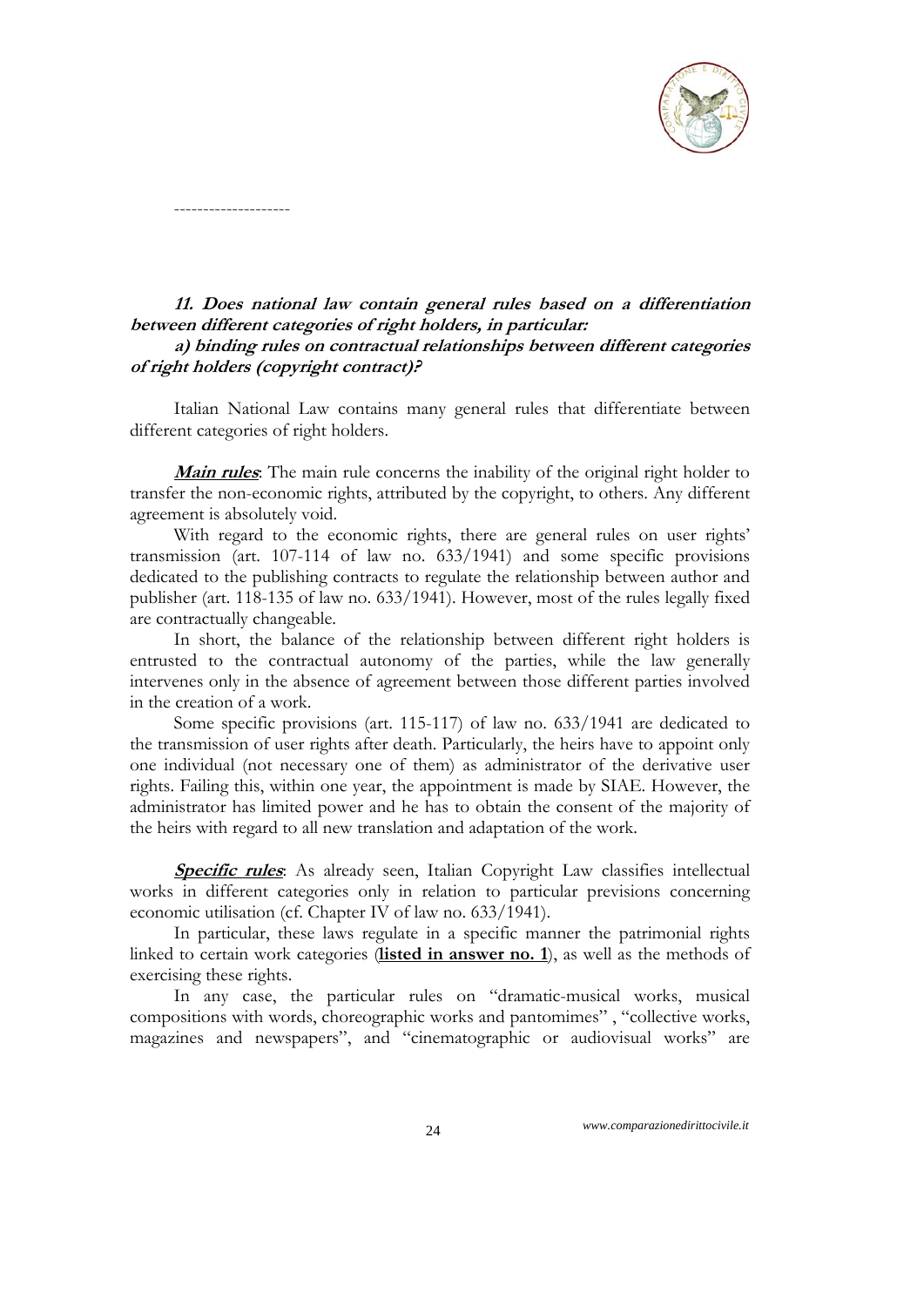

intended, essentially, to regulate the relationship between the different right holders involved in the creation of a work, identifying those who can exercise the right of economic utilization. Besides this, the law clarifies specifically the content of the patrimonial rights in the general clauses of articles 12 et seq. of law no.633/1941.

For example, article 45 establishes that, for cinematographic works, the exercise of the rights of economic utilization of a cinematographic work belongs to the person who has organized the production of the said work (i.e. the producer). Similarly, article 38 provides in the case of a collective work belong to the publisher of the work.

It is important to point out that these provisions are generally only applied in absence of agreements between the parties involved in the creation of the work.

The conditions on "*works broadcast*" (articles 51-60), however, are aimed at regulating the relationship between the right holder and the broadcasting body, establishing the rights to one (for example, that of the remuneration based upon the number of transmissions) and to the other (for example, that of the recording of the said work upon a record or metal tape or by some analogous process, for the purpose of its deferred broadcast, when this is necessitated by considerations of time or technology, provided that after its use, the said recording is destroyed or rendered unusable).

Regarding "*works recorded on mechanical devices*" (articles 61-64), there are provisions intended to specify who holds the rights to adapt and record the work upon phonograph records, cinematographic films, metal tapes, or any analogous material or mechanical contrivance for reproducing sounds or voices; to reproduce, to distribute, to lease, to lend as well as to authorize lease and loan of copies of the work adapted or recorded as above; to perform in public and to broadcast the work by means of the record or other mechanical contrivance indicated above. The assignment of the right of reproduction or of the right of commercial circulation does not, in the absence of agreement to the contrary, include assignment of the right of public performance or of broadcasting. It is interesting to note now these laws establish that any copy on a device for reproducing sounds or voices must bear the title of the work reproduced, the name of the author, the name of the performing or interpreting artist or and the date of production.

### **c) other?**

**Neighbouring rights holders:** In Italian Copyright Law, a different category of rights holders is identified with the "neighbouring rights holders".

Neighbouring rights are those recognized by law not of the author of the work, but of those individuals connected to it (statute reference is Title II of the law 633/1941).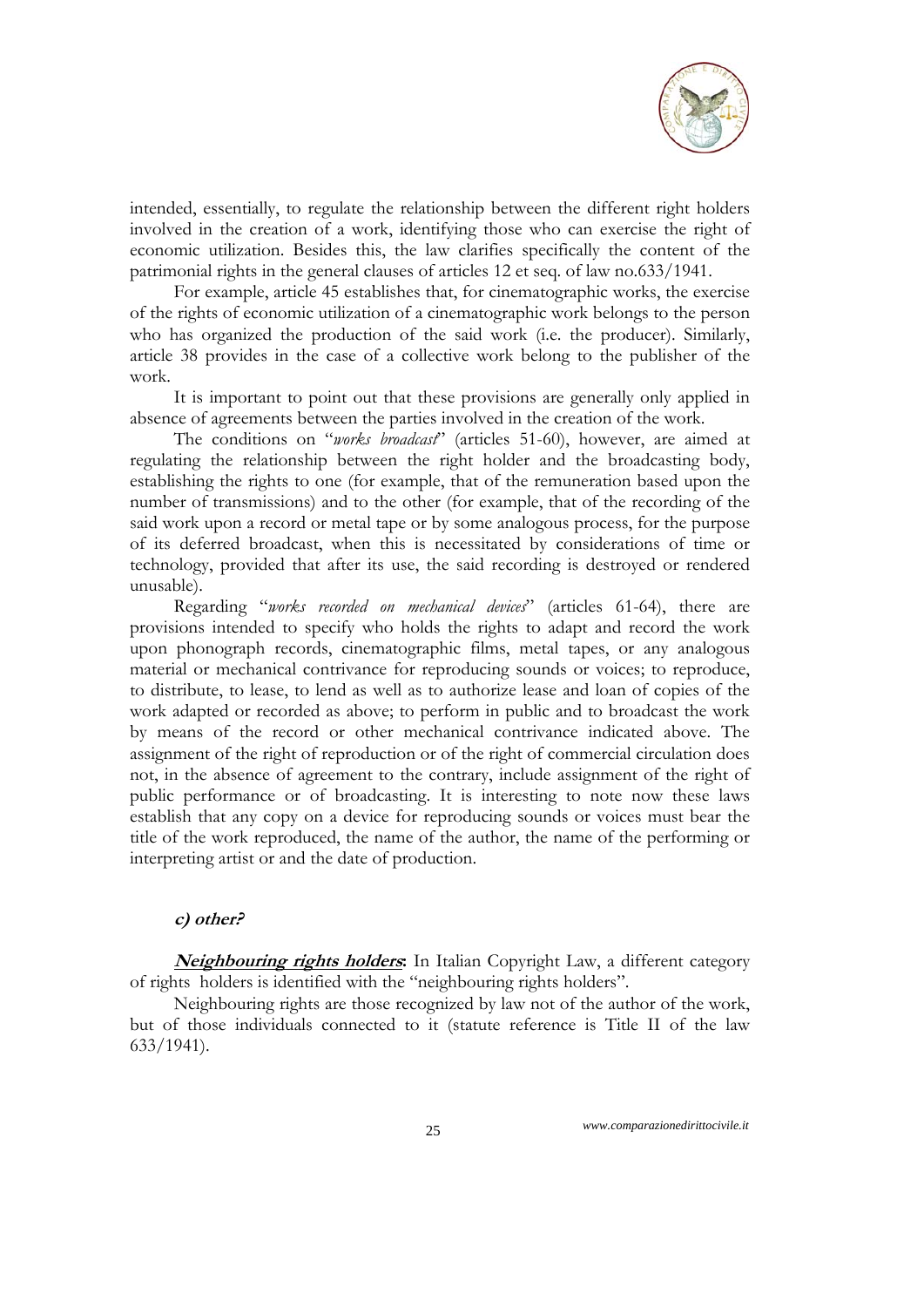

The most important neighbouring rights are those recognising

- phonographic producers (art. 72-78/*bis*),
- producers of cinematographic or audio-visual works (art. 78/*ter*),
- radio and television broadcasting companies (art. 79) and
- performers (art. 80-85/*bis*).

Other neighbouring rights, with a much weaker protection than that reserved to copyright, are those recognising the authors (or publishers) in connection with those works that do not properly represent "*intellectual works*". This is the case of:

- works published or communicated to the public for the first time after the author's economic rights have expired (art. 85/*ter*),
- critical or scientific editions of works of public domain (art. 85/*quater*),
- designs for stage sets (art. 86),
- $\bullet$  photographs (art. 87-92),
- correspondence and portraits (art. 93-98),
- engineering projects (art. 99-99/*bis*) and
- title, headings and external appearance of works, and of articles and news (art. 100-102).

As noted, neighbouring rights are characterized by a shorter period of protection than copyright: for details see answer to Question 2.

**Typical contracts:** Finally, law no. 633/1941 provides two typical contracts, for which many specific rules, only some of which are binding, and some presumptions are established:

- publishing contracts, based on a given number of editions or a given period of time (art. 118-135);
- contracts for public performances (art. 136-141).

E.g. it is provided that in the absence of a stipulation to the contrary, it shall be presumed that the rights transferred are exclusive (cf. art. 119, par. 2); in the absence of an express stipulation, transfer shall not extend to the exploitation rights in later modifications and transformations which may be made to the work, including adaptations to cinematography, broadcasting and recording upon mechanical devices (art. 119, par. 4); in the absence of an agreement to the contrary, the transfer of one or more of the exploitation rights shall not imply the transfer of other rights which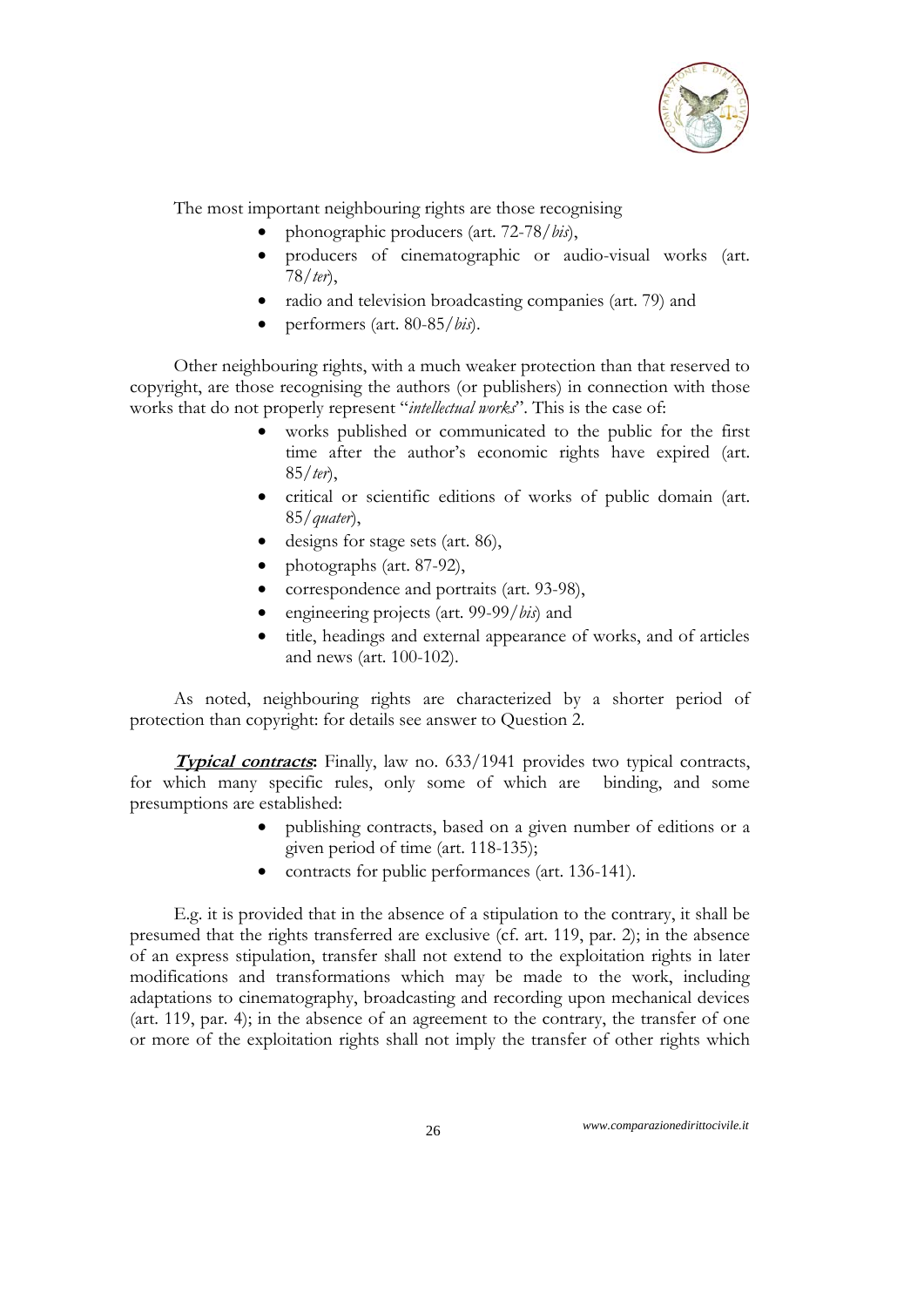

are not necessarily dependent on the right transferred, even if they are included in the same category of exclusive rights (art. 119, par. 4).

With regard to binding rules, article 120 should be mentioned which establishes that if the contract relates to works not as yet created, the following rules shall apply:

- 1. any contract concerning all the works or all the works of a certain category which the author may create, without limitation in time, shall be null and void;
- 2. without prejudice to the provisions governing employment contracts and contracts for service, contracts which relate to the transfer of exclusive rights in respect of works to be created may not extend for a term in excess of 10 years;
- 3. if the work to be created has been specified, but the term within which such work is to be delivered has not been set, the publisher may at any time request the judicial authority to set such term. If the term has been set, the judicial authority may extend it.

Future rights which may be afforded by subsequent laws and which provide copyright protection of wider scope or longer duration may not be included in the transfer (art. 119, par. 2).

### **12. Which of the following legal instruments or mechanisms are used in national law outside copyright in order to achieve a "balance of interests"?**

Outside copyright law, the principal instruments used to achieve a "balance" of interests are, surely, fundamental rights, competition law and contract law.

# **a) fundamental rights**

Regarding fundamental rights, the principal reference of the Italian Copyright Law is surely the right to information, constitutionally reduced to art. 21. In particular, numerous laws exist which restrict the rights of the author with the aim of promoting the diffusion of culture and knowledge, as well as, more generally, public information (e.g. art. 5 law no. 633/1941). On this point, see also Italian Constitutional Court's decisions no. 108/1995 and 38/1973).

Moreover, we can also mention articles 9 on development of culture and progress of science and 33 Const. on freedom of art and science, sometimes used by Italian Constitutional Court as constitutional foundation of exceptions and limitations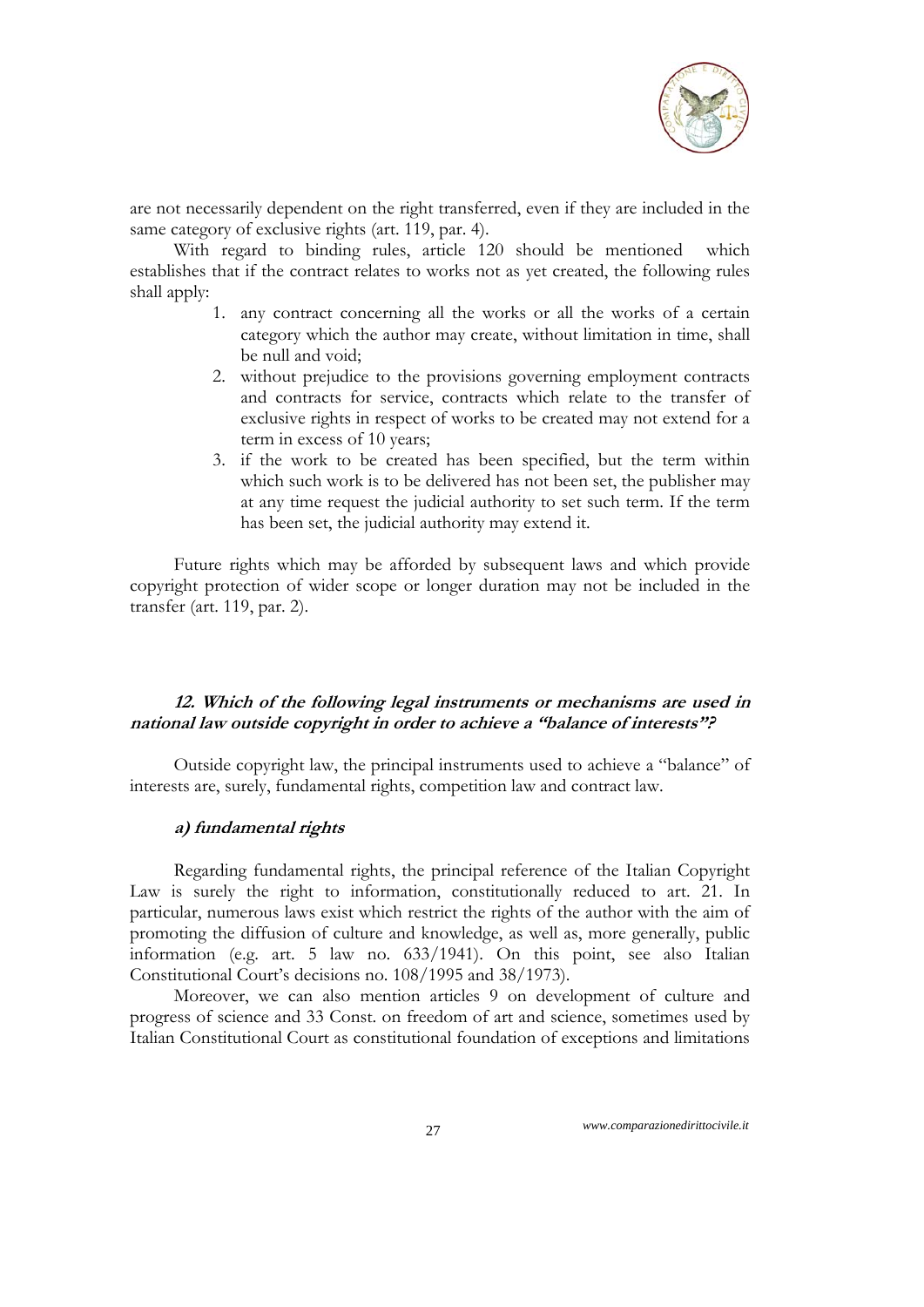

to copyright (cf. Const. Court no. 108/1995). Instead, Constitutional articles 36 on the right to a remuneration commensurate with the quantity and quality of work, 41 on freedom of private economic enterprise and art. 42 on private property right was used by Italian Constitutional Court (cf. see again Const. Court no. 108/1995).

### **b) competition law**

In terms of competition law, it should be noted that unfair competition law and trademark law are used in order to achieve a balance of interests.

As far as the law on unfair competition is concerned, copyright law is affected by the application of art. 2598, letter c), Italian Civil Code, which prohibits acts of competition which are not professionally correct.

In particular, violations of copyright law are regarded as anti-competitive illegal acts, as for example in the case of articles 100 and 102 law no. 633/1941 (cf. Cass. no.5346/1993, Trib. Milan  $28<sup>th</sup>$  September 1976 or Trib. Genoa 19<sup>th</sup> June 1993), but in general the courts judge that such conduct can be classed as violating both the copyright law and the competition law (e.g. Trib. Turin 24<sup>th</sup> November 1994 and Trib. Genoa 3rd December 1997).

Recently, the non-authorized reproduction of the pictures of a well-known artist was regarded as also an act of unfair competition, damaging the company that held the exclusive rights to the latest collection (Trib. Rome 21<sup>st</sup> March 2002).

With regard to trademark law, art. 14, lett. c), d.lgs. no. 30/2005 (so called "*Industrial Property Code*") provides that the utilization as trademark of a sign covered by copyright is not lawful and, consequently, forbidden.

#### **c) contract law**

Regarding contract law, as already stated, there are a lot of provisions of law no. 633/1941 which are applied only in absence of a specific agreement between the interest parties. Consequently, one can see how Italian law tends to give a central role to the contract in defining the balance of interests of different parties involved in the utilisation of an intellectual work.

So, in field of copyright general contract and obligation laws of Italian Civil Code and, specifically, art. 1321-1469 will be applied.

Anyway, it should be noted that fundamental principles of contract and obligation law, like good faith principle (*ex* art. 1175 and 1374 c.c.), generally do not apply to copyright cases.

#### **d) general rule on misuse**